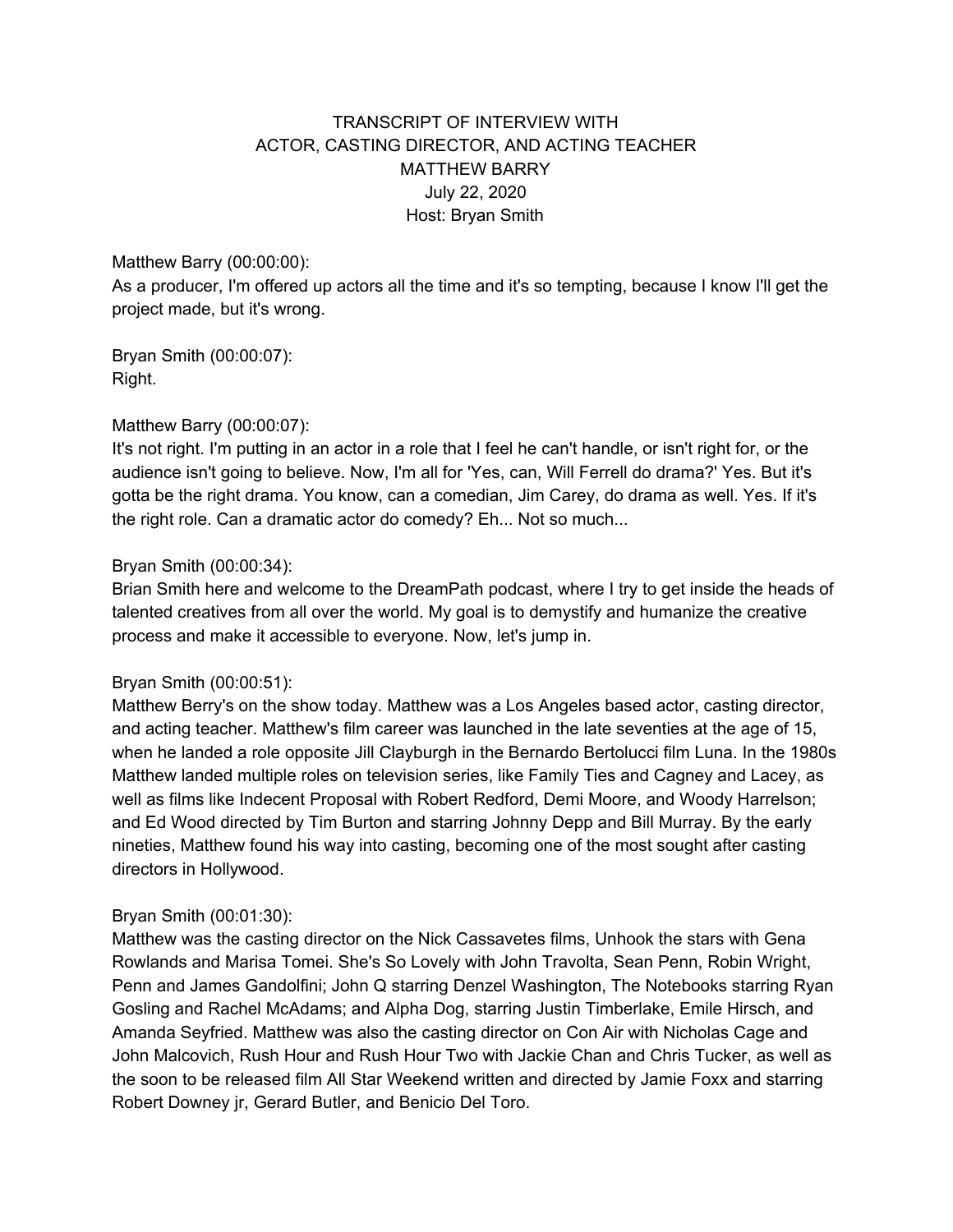Bryan Smith (00:02:11):

If you want to see Matthew's full list of television and film credits, go to his IMDb page, which I'll link in the show notes, because they're just too many cool credits to include in this intro. I've talked to creators from many industries on the podcast, but Matthew was the first casting director I've interviewed. It was nice hearing from Matthew about how casting directors fit into the film world, and how important they are to the process. Casting is an aspect of filmmaking that is so behind the scenes, so off the radar to most audiences, yet it's so integral to how film comes together. So, I'm glad Matthew took time to sit down and tell us his story. So, let's jump right into my chat with actor and casting director Matthew Berry. Hey!

Matthew Barry (00:02:52): Hey, hey there!

Bryan Smith (00:02:53): Matthew.

Matthew Barry (00:02:55): What's up bro?

Bryan Smith (00:02:56): Hey, not much, man. Thanks for making time for me.

Matthew Barry (00:02:58): You got an old Gretsch up there?

Bryan Smith (00:03:00): You know, it's an old Gibson.

Matthew Barry (00:03:04): Yeah, that's what it- yeah.

Bryan Smith (00:03:04): An f-hole Gibson and it's- I bought it from a friend of mine. It was sitting in his closet for many, many years and it's one of my favorite guitars now.

Matthew Barry (00:03:13): Oh, it's gorgeous.

Bryan Smith (00:03:15): Yeah. Do you play?

Matthew Barry (00:03:16):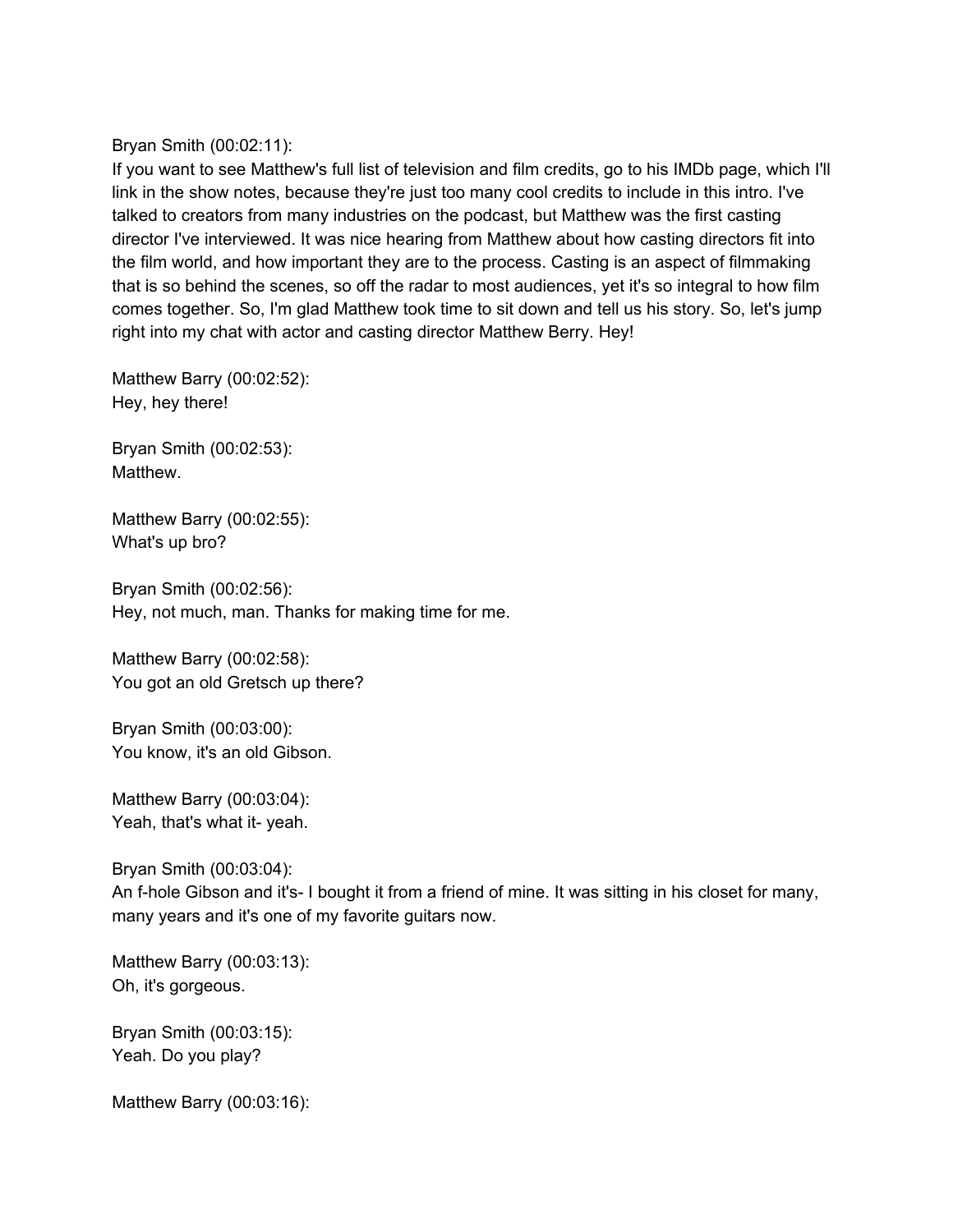I did, I'm an old punk from New York.

Bryan Smith (00:03:18): Oh yeah?

Matthew Barry (00:03:18): Yeah.

Bryan Smith (00:03:18): Right on.

Matthew Barry (00:03:20): Yeah, I did the CBGBs and the Mud Club and all those places way back in the day.

Bryan Smith (00:03:24): Oh, right on. So what timeframe was that? Seventies?

Matthew Barry (00:03:28): No, that was- I'm not that old dude. { laughs } Uh, no, early eighties. In 1981, 82, mostly 82 before I came out here.

Bryan Smith (00:03:42): Okay.

Matthew Barry (00:03:42): Yeah.

Bryan Smith (00:03:42): 'Cause I know you're friends with Chris Kincaid and I think Chris was playing with Rail back in the seventies. So, I thought maybe you were in that same generation.

Matthew Barry (00:03:50): Yeah, no, I was a New Yorker born and raised. So, I got to- I was very, very inundated in the punk scene. So it was...

Bryan Smith (00:03:57): Oh, right on.

Matthew Barry (00:03:58): Yeah.

Bryan Smith (00:03:59):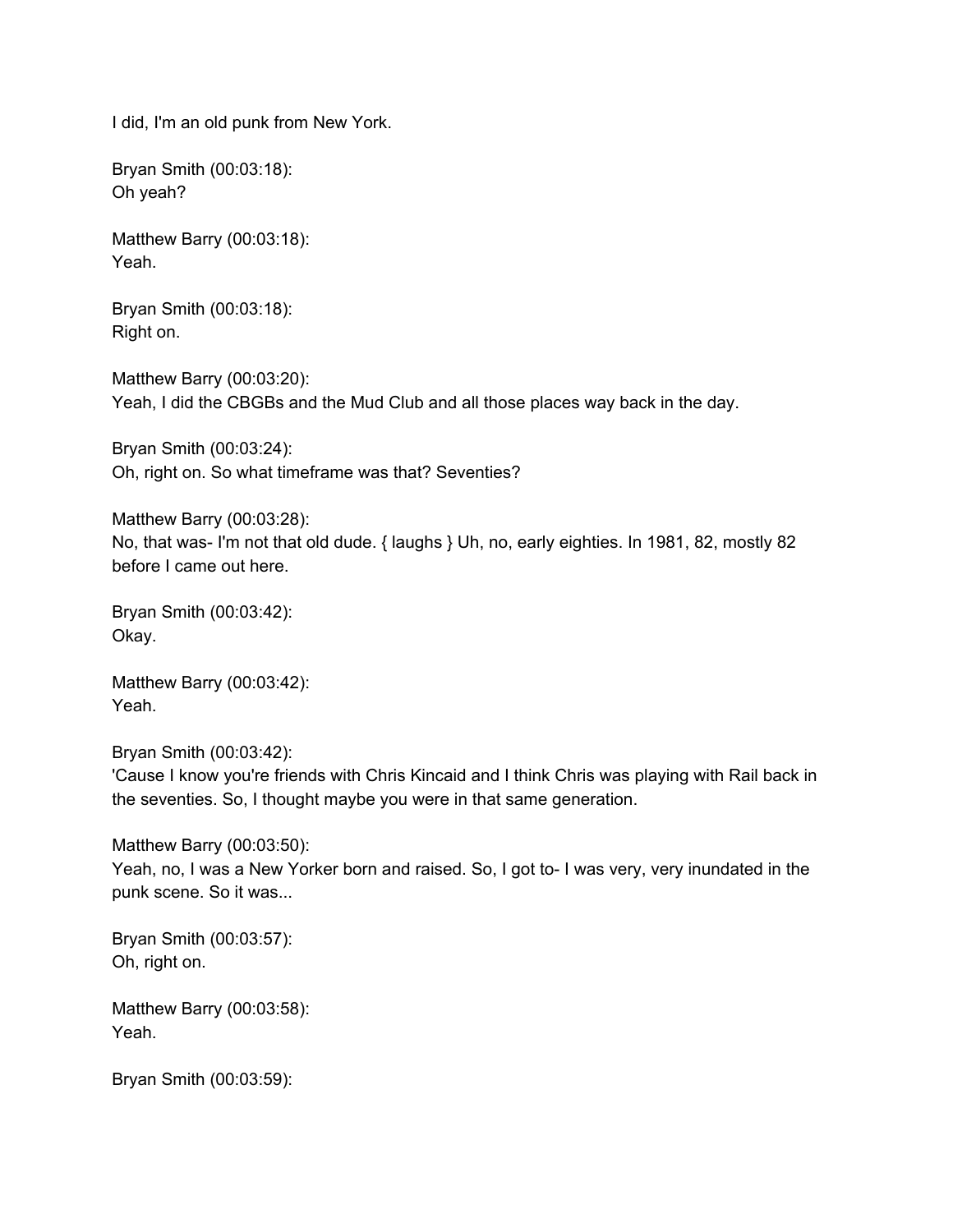Yeah. So, what made you leave music and head to -well, New York music anyway- and head to LA?

## Matthew Barry (00:04:05):

Well, I think that, one: I wasn't very good. Two: I was much better at acting and making a better living at acting than I probably would have made it making money in music. So, but I had a great time, great time playing with some great people and great clubs and just had a good time. You know, when you're young, you try things out. So...

Bryan Smith (00:04:27):

Yeah. So, where in New York did you, or were you, born and raised?

Matthew Barry (00:04:32):

I was actually, I was born in Brooklyn, but I don't remember Brooklyn,' cause we moved to the projects when I was two years old in Chelsea.

Bryan Smith (00:04:39): Oh.

Matthew Barry (00:04:39):

And so I lived in the projects until I was eight and then my parents moved down to this huge artist complex down in Greenwich village, which- I grew up with guys like Vin Diesel and Dash Mihok, who's on Ray Donovan.

Bryan Smith (00:04:55): Wow.

Matthew Barry (00:04:56):

And a lot of Josh Hamilton, I mean, there's so many great artists that came from this place called Westbeth. And that's basically where I grew up. It was this huge 385 apartments, and it's just great complex with all these kids, we all grew up together. And quite a lot of famous people too. Gil Evans was -the great jazz musician- was my neighbor, played with his two kids Miles and Noah. And it's funny, I like to tell this story where I was playing with Miles and Noah, and Gil who's a very famous jazz musician, would be composing upstairs. And one day this guy walks in and he was the scariest African American guy I'd ever seen in my life. It turns out it was Miles Davis.

Bryan Smith (00:05:36): What was so scary about- I mean just intense?

Matthew Barry (00:05:39):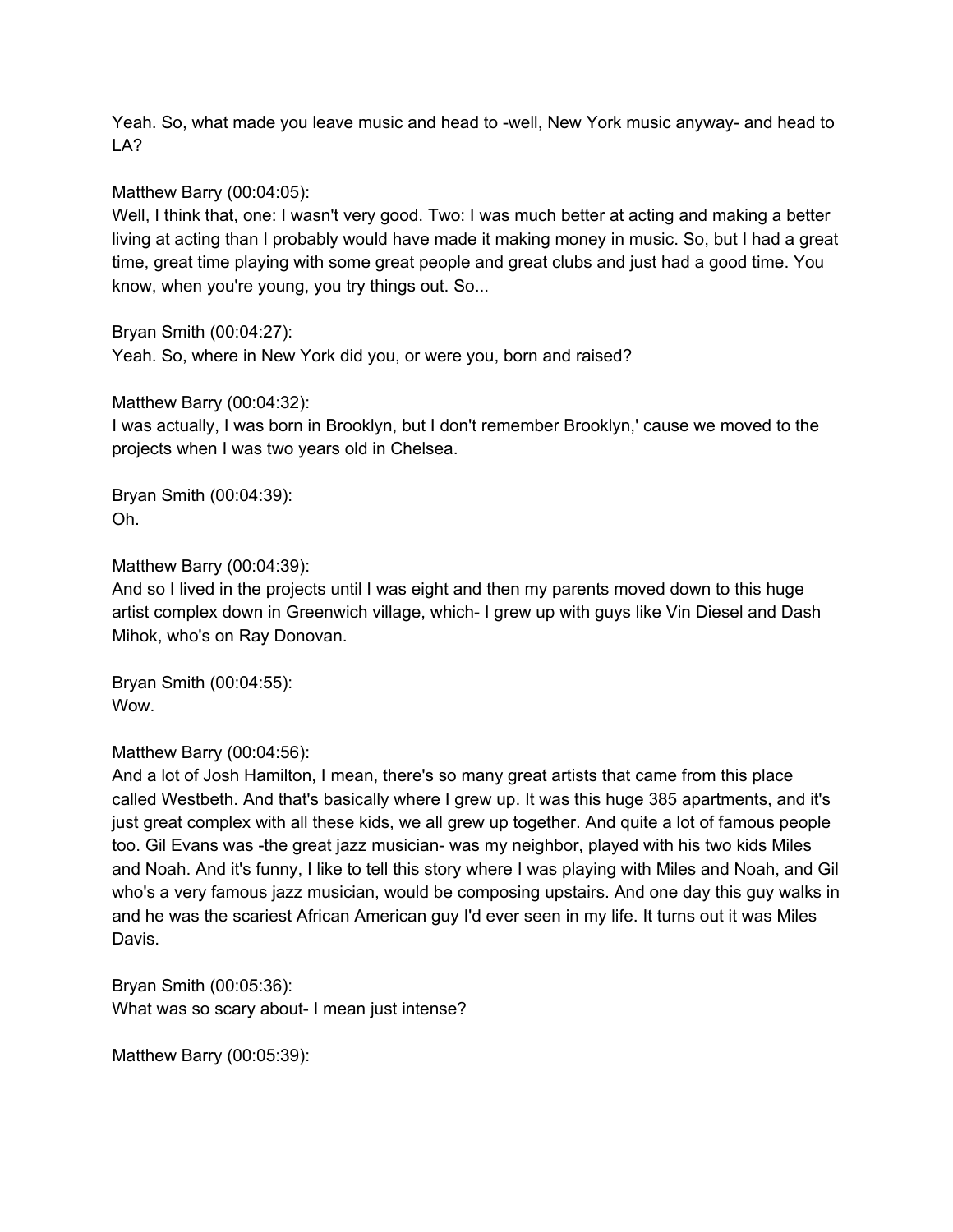Oh, he was just so intense and just like this- Just these deep set eyes, it's like, you take one look at him and he's just got this energy, had this energy. And I was like, Whoa. You know, as a kid, you're easily intimidated.

Bryan Smith (00:05:50): Right.

Matthew Barry (00:05:51): And so this, this guy walks in and I was like, "Uh..." And I didn't know who he was, and I told mom, I was like, "Yeah, there was this scary..." It was like, "Oh yeah, that's Miles Davis."

Bryan Smith (00:06:00): No way.

Matthew Barry (00:06:01): 'Cause him and Gill were collaborating on an album.

Bryan Smith (00:06:04): Oh, that's so cool.

Matthew Barry (00:06:05): Yeah, yeah. So it's- I had a pretty nice childhood. I can't complain.

Bryan Smith (00:06:10):

I would imagine that that type of... Being in that environment would be formative in terms of your direction artistically.

Matthew Barry (00:06:18):

Yeah. It definitely... We all got together and played music. We had, down in the basement of this building, there were all these studios and basically we bribed the management. We said, "Look, you can give us one of these studios for free or we can tear this place down." And so they relented and gave us our own studio where we could go and jam and experiment and play music and hang out and do things that teenagers do. And we just had the greatest time all day, every day, just experimenting and playing, you know, playing music

Bryan Smith (00:06:54): Who were your influences back then?

# Matthew Barry (00:06:57):

Zappa. Frank Zappa was, still is to this day. I mean, Frank his music was just so- It just, I was probably 11 years old in summer camp, and I heard this music coming from the camp counselors bunk area. And I remember I was so fascinated, it was Over-Nite Sensation, and I was fascinated by this music. And when the camp counselors went out to go get some chow, I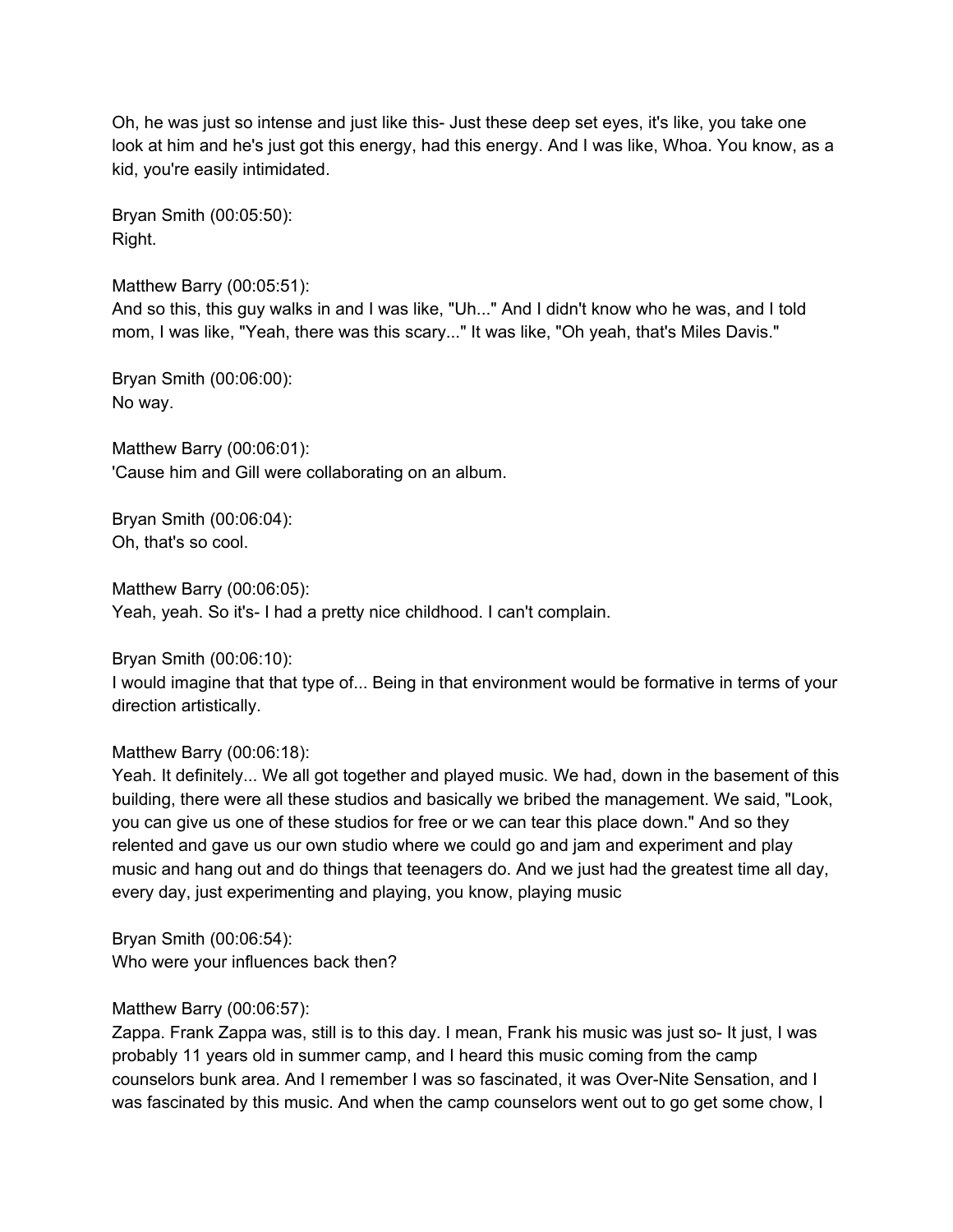snuck into their camp and looked at the record. And that was one of the very first purchases, when I was 13 years old and made money, the very first purchase I made was Over-Nite Sensation by Frank Zappa. And then, of course, I had to buy the entire back catalog. And I was just incredibly, just inspired by Frank. And then a little later on it was Elvis Costello, who came out of the punk scene, but was more pop punk.

Bryan Smith (00:07:43): Right.

# Matthew Barry (00:07:44):

And so he was very much the inspiration, but Zappa and his music, it was just incredible. So, he was the one that kind of influenced where I wanted to go. Even though I kind of geared more, the band I had was more towards the punk scene and just having good old rock and roll, you know?

# Bryan Smith (00:08:03):

Well, Zappa to me is like, if that's your first, what you're gravitating towards first, the analogy I would use is: If you're a grade school kid and the first book you open is like a neurosurgery book or something. That's the most inaccessible, difficult music to understand and absorb and you're going right there to Zappa, right to the most-

Matthew Barry (00:08:26): Right, and it's...

Bryan Smith (00:08:27): -abstract.

Matthew Barry (00:08:29): And I look at the charts today and I go, "Are you kidding?"

Bryan Smith (00:08:33): Yeah.

Matthew Barry (00:08:34): You know it's just, wow.

Bryan Smith (00:08:35): Yeah, yeah. What a loss that was too, but Dweezil seems to be kind of carrying on the family torch.

Matthew Barry (00:08:41):

He has, and I got to tell you, 'cause I've seen probably every one of Dweezil's shows when he comes to town, or even when he's not in. I follow him around to San Diego or when he goes up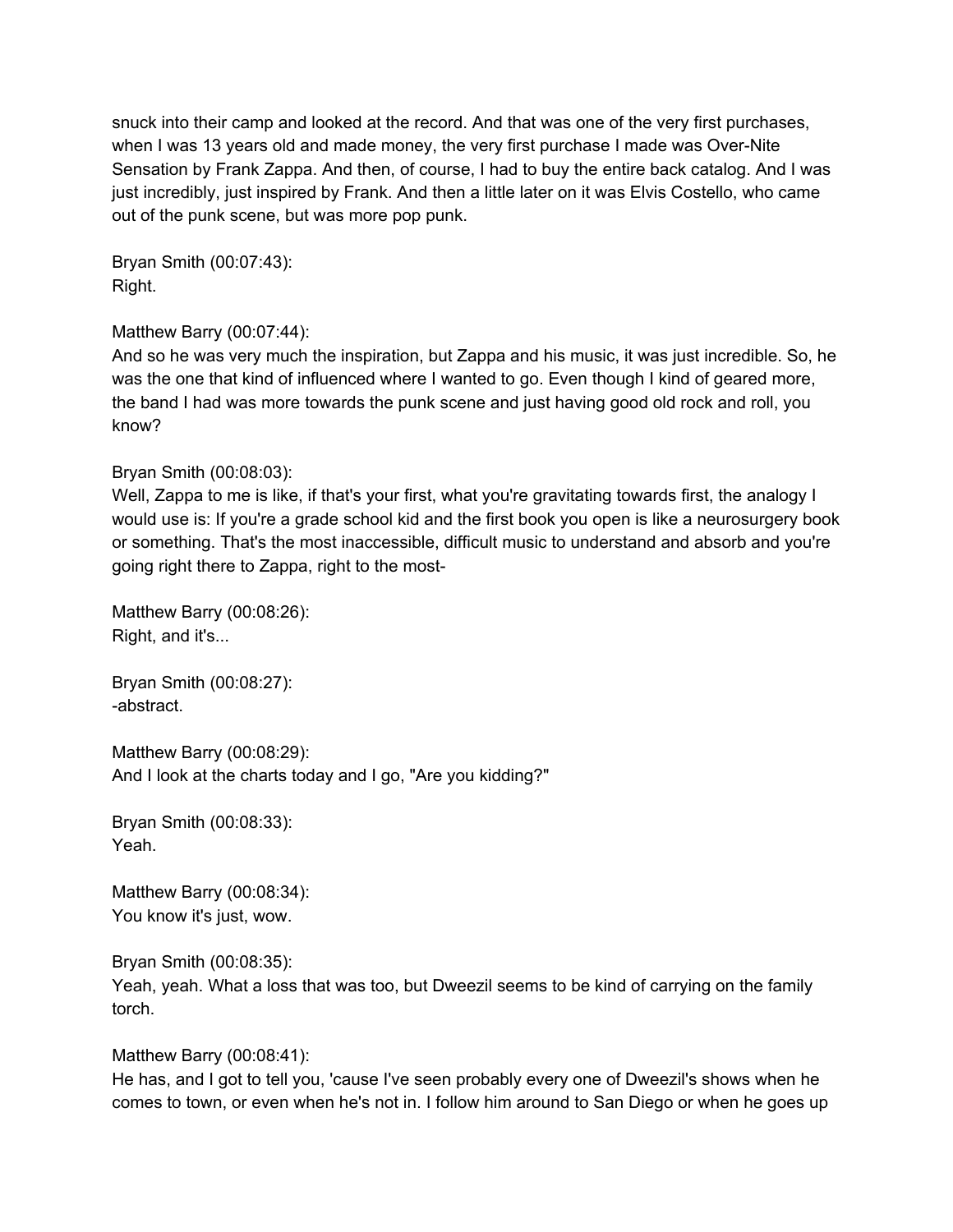North. And it's just, technically speaking, he's better than Frank, except Frank had such emotion when he played. Frank played with emotion. Dweezil is technically incredible.

Bryan Smith (00:09:03): Yeah.

## Matthew Barry (00:09:03):

But it's... And it's, that band he has is just tight, as Frank's bands were. And I got to see Frank a few times as well, but it was... Yeah, I've seen Dweezil quite a number of times. So, any of you listening to this or watching this, look up Frank's music, go to Over-Nite Sensation or One Size Fits All; just incredible musicianship. And if you're a fan of music, and you don't know Frank's music, then I really say that you should go listen and pick up some albums.

## Bryan Smith (00:09:33):

Definitely. So, how did you make your way into acting?

## Matthew Barry (00:09:37):

Well, I grew up- My dad is a Broadway playwright and he ran a theater company in New York called the Hudson Guild Theater Company, which was right down the block from my school. And when I would, instead of going home I would go to the theater, which was right down the block. And I would sit and do my homework in the pews, I guess. And I would watch him work with the actors all day long. And I was just fascinated where watching him direct, and watching him get out of the actors what he could get out. And I was, one day, I think I was eight-years-old, I said, "Well, I want to do that." And he said, "Okay." You know, so he- My dad was a little tough, tough Irishman, and so he worked me pretty good.

# Matthew Barry (00:10:20):

And he was like, 'Alright, this kid's got some natural talent.' And I auditioned for this off-Broadway play Roundabout Theater, which is now a Broadway, considered Broadway. And I got cast when I was eight-years-old in this really bizarre piece called A Piece of Fog, and that was kind of my introduction to the stage. And then it just kind of blossomed from there. Wound up doing a TV series when I was 13-years-old called Ivan the Terrible for CBS. It was terrible, but I got a very, very quick education from all the great Borsh Belt comedians who were in the show. And they taught me everything about sitcoms and beats, and it was just an incredible education. And then the big break came when I was 15, I starred in a Bernardo Bertolucci film called Luna, and how that came about was I auditioned for it.

## Matthew Barry (00:11:13):

And at the time Liv Ullmann was the great actress. Liv Ullmann was slated to play the lead in the movie and I was deemed too young for the part. So, the casting director put my picture in the reject pile and when Liv fell out and Joe Kleberg came in, by accident Bernardo's wife walked into the wrong room (as she was looking for the exit to go to the bathroom) when she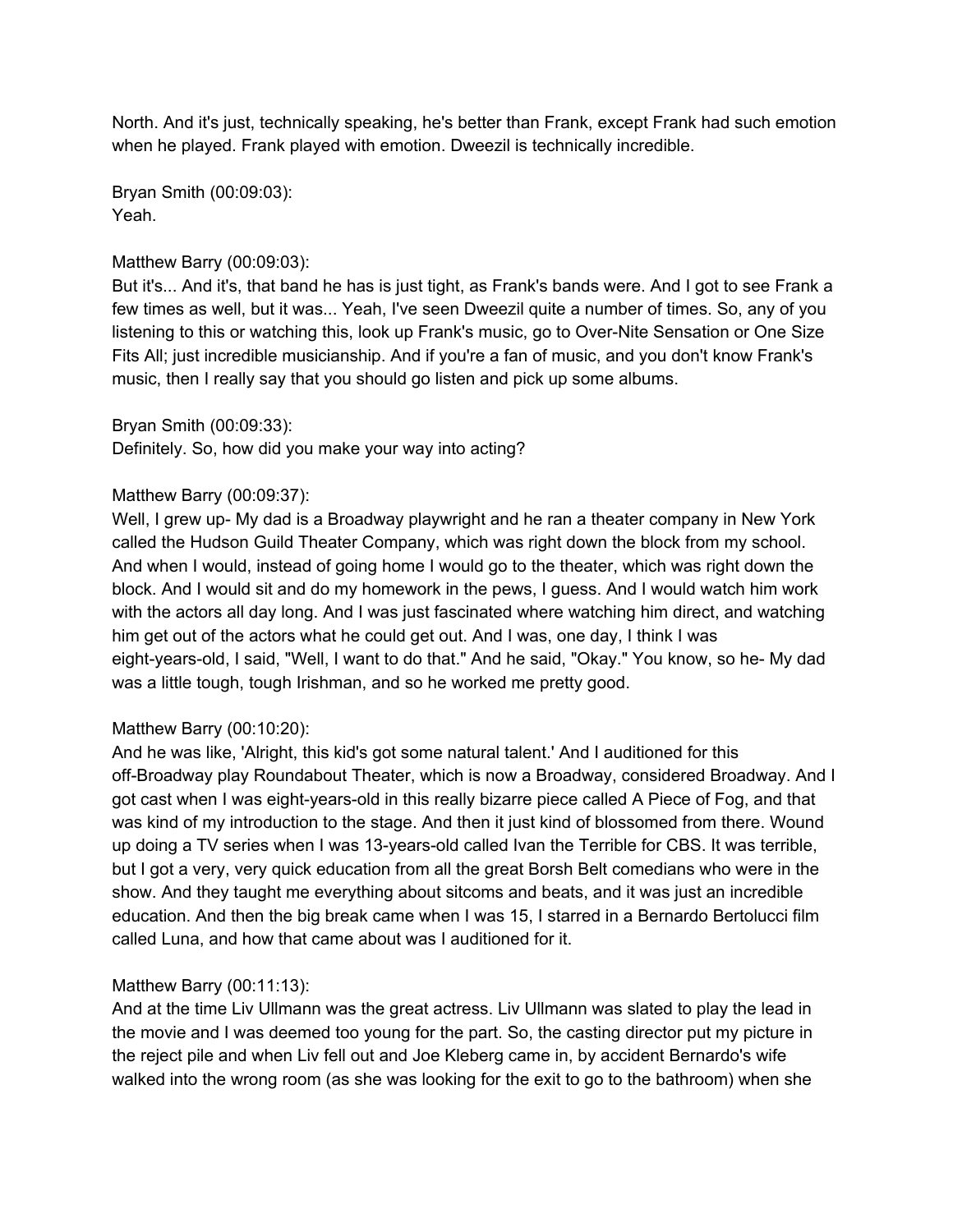walked into this other room, and she's literally saw my picture standing there on the top of the reject pile.

Bryan Smith (00:11:43): Wow.

Matthew Barry (00:11:44):

And she picked it up, and she looked at it, and she showed it to Bernardo. And she said this -she told us all to me, of course, post film- and she said to Bernardo, she goes, "This is the kid."

Bryan Smith (00:11:52): Wow.

# Matthew Barry (00:11:53):

And so, they called me back, and I came in and everybody had been sucking up to Bernardo because he was Italian and they played soccer. And so he's asking me all these questions. And I was just this naive kid who was just very open and honest. And he was like, "Well, what's your favorite sport?" I was like, "Baseball." He was like, "Really? Tell me about that." And I was just, I went on and on and on and on about baseball and the Yankees and blah, blah, blah. And he said, "Okay." So he tested me with eight others. And by the time lunch arrived it was down to three. And it turned out to be me, my friend Todd Graff, who was an actor and now a director and a friend of mine.

# Matthew Barry (00:12:31):

So, we were up against each other and somebody else. And they eventually narrowed it down to myself and Todd, and after hours and hours of going back and forth with Jill, I got cast in lead. And literally the next day they called my parents and they were like, "Well, we need to come over and talk to you about this. 'Cause it's, you know, the film's subject is a little heavy, and my mom and-

Bryan Smith (00:12:51): { laughs } To say the least.

Matthew Barry (00:12:52):

Yeah. And my mom and dad, they came over and they were like, "We've seen Last Tango, we know what we're getting into."

Bryan Smith (00:13:00): Okay.

Matthew Barry (00:13:02): So...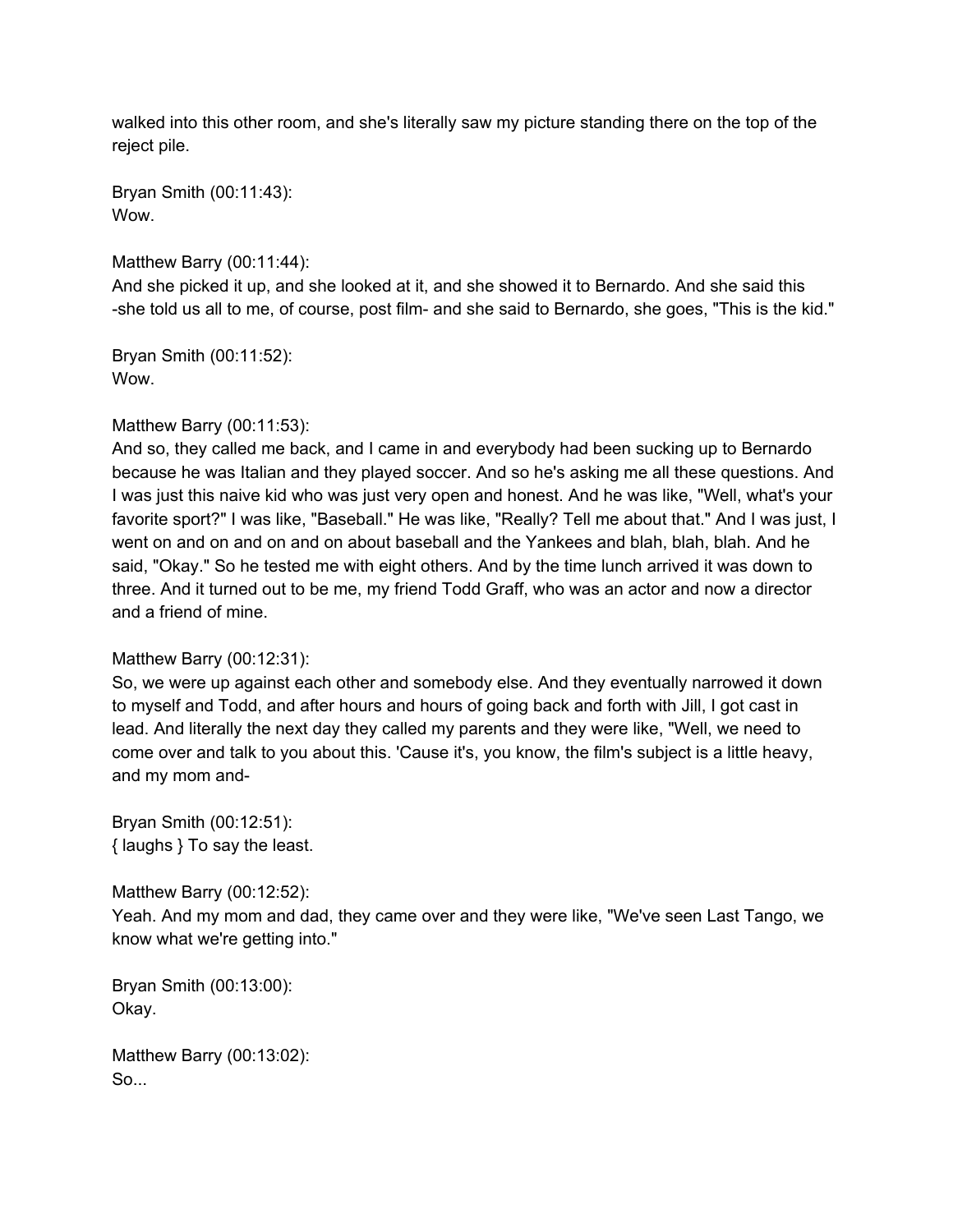Bryan Smith (00:13:02): That's all you need to see.

Matthew Barry (00:13:03):

Exactly. So, they came over and literally like two days later on 4th of July, I was on a plane to Italy and we were with my dad and it was just like, I had no idea what was happening. And I spent four months in Italy shooting the film.

Bryan Smith (00:13:18):

Well, I watched it last night, the Italian version on YouTube, 'cause I couldn't find it anywhere else. I was looking for it on streaming services.

Matthew Barry (00:13:26): It just came out. It just came out on...

Bryan Smith (00:13:28): Oh, it's on DVD now? Okay.

Matthew Barry (00:13:29): Yeah, yeah.

Bryan Smith (00:13:30):

Okay, great. Yeah. I'll check out the English language version, but yeah, I watched it in Italian and, of course, didn't really understand some of it. I could definitely- I read the Wikipedia description of it, so I knew what was happening as I was watching. And I was struck at a couple of things. First of all, as a first time film actor, you are involved in this film, this Bertolucci drama, that I would imagine at the time you may not be understanding where it's going. Because these scenes are so long and he lets things simmer. There's not a lot of action and there's a lot of emotion, but not a lot of action. So, at the time when you were in the film were you grasping what Bernardo was trying to accomplish or the storyline, was it sinking in for you at the age of 15?

Matthew Barry (00:14:21):

No. Fricking idea. You kind of got a grasp of it. I was still a virgin at the time, and I lost my virginity on the film on my 16th birthday. Uh... So I was getting a very, very fast education into sexuality.

Bryan Smith (00:14:38): Yeah.

Matthew Barry (00:14:38):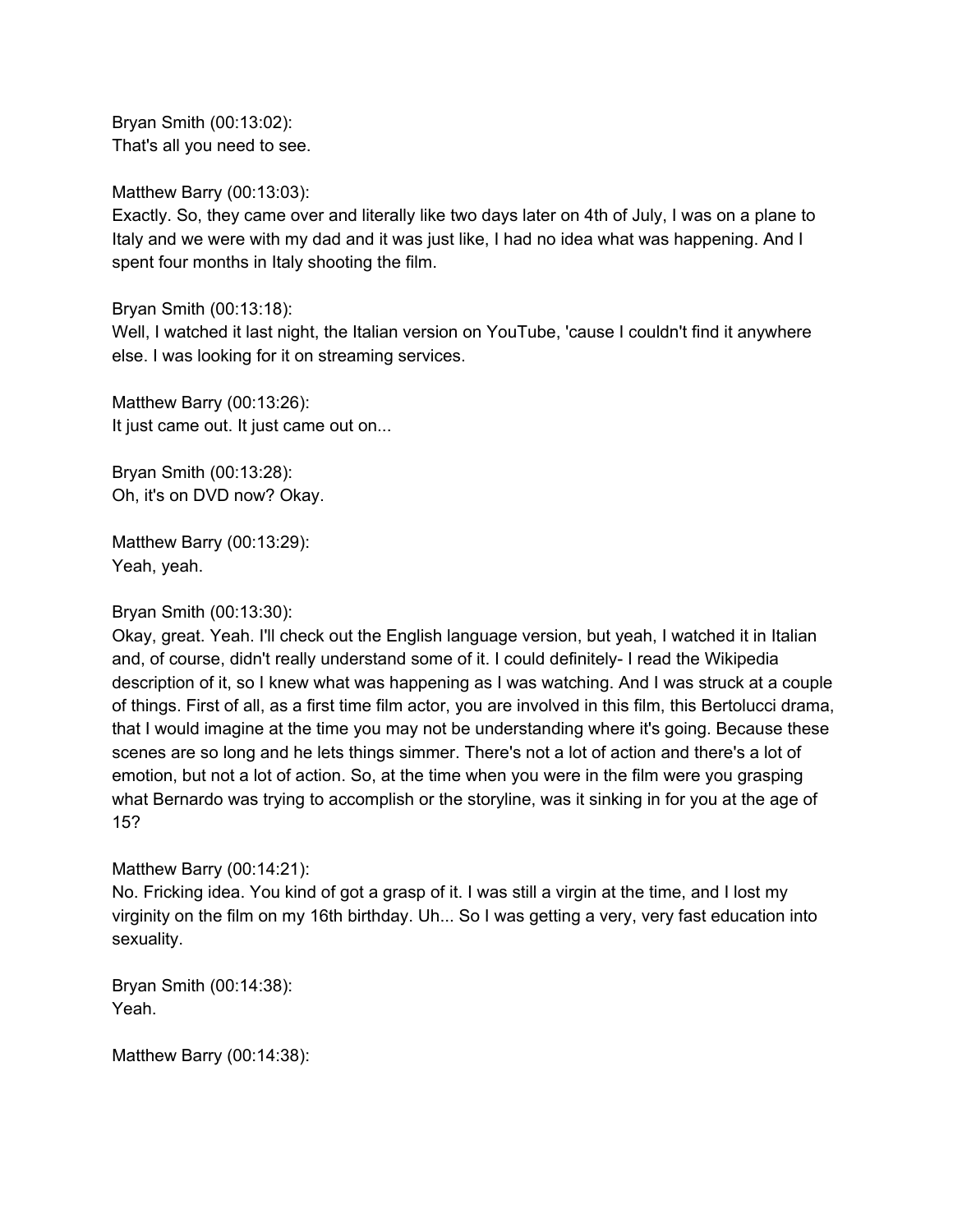And my mom was there with me. My dad was there the first month and then my mom came in. And my mom was very, very open and we had a lot of discussions about it. And it was a quick education.

Bryan Smith (00:14:50): Yeah.

## Matthew Barry (00:14:51):

You know, like anything in life, we get thrown into it. We go, "Okay, alright, here we go." You learn and you learn quickly. It's just like the first time after you pass the bar, the first time you were ever in front of a judge, you're nervous. But then, of course, after the first time it gets easier and easier and easier the more times you're in front of the judge. So it was kind of-

Bryan Smith (00:15:16): So-

Matthew Barry (00:15:16): Go ahead.

Bryan Smith (00:15:17): The second observation I had, sorry to interrupt you.

Matthew Barry (00:15:19): No, no.

Bryan Smith (00:15:19):

Yeah, the second observation I had was probably the more obvious one that most people would ask, which is: How did your parents and the director and you navigate these scenes where you are, basically, in very sexually provocative scenes with this adult woman, Jill Clayburgh, and the legality of it I'm wondering about? Because I don't know if Italy just has more lax laws, or what. How are you navigating that and your parents and Bernardo, do you remember?

## Matthew Barry (00:15:51):

I think at the time, again this was '77, so it wasn't- The 70s were a very weird time. Coming out of the 60s and 70s was very strange, a strange period for everybody to grow up in. At the time it wasn't as bad, I think until... What was the Brooke Shields movie that came out the... Was it the Louis Malle film?

Bryan Smith (00:16:14): Oh, Blue Lagoon?

Matthew Barry (00:16:16): No, no, no. Before that...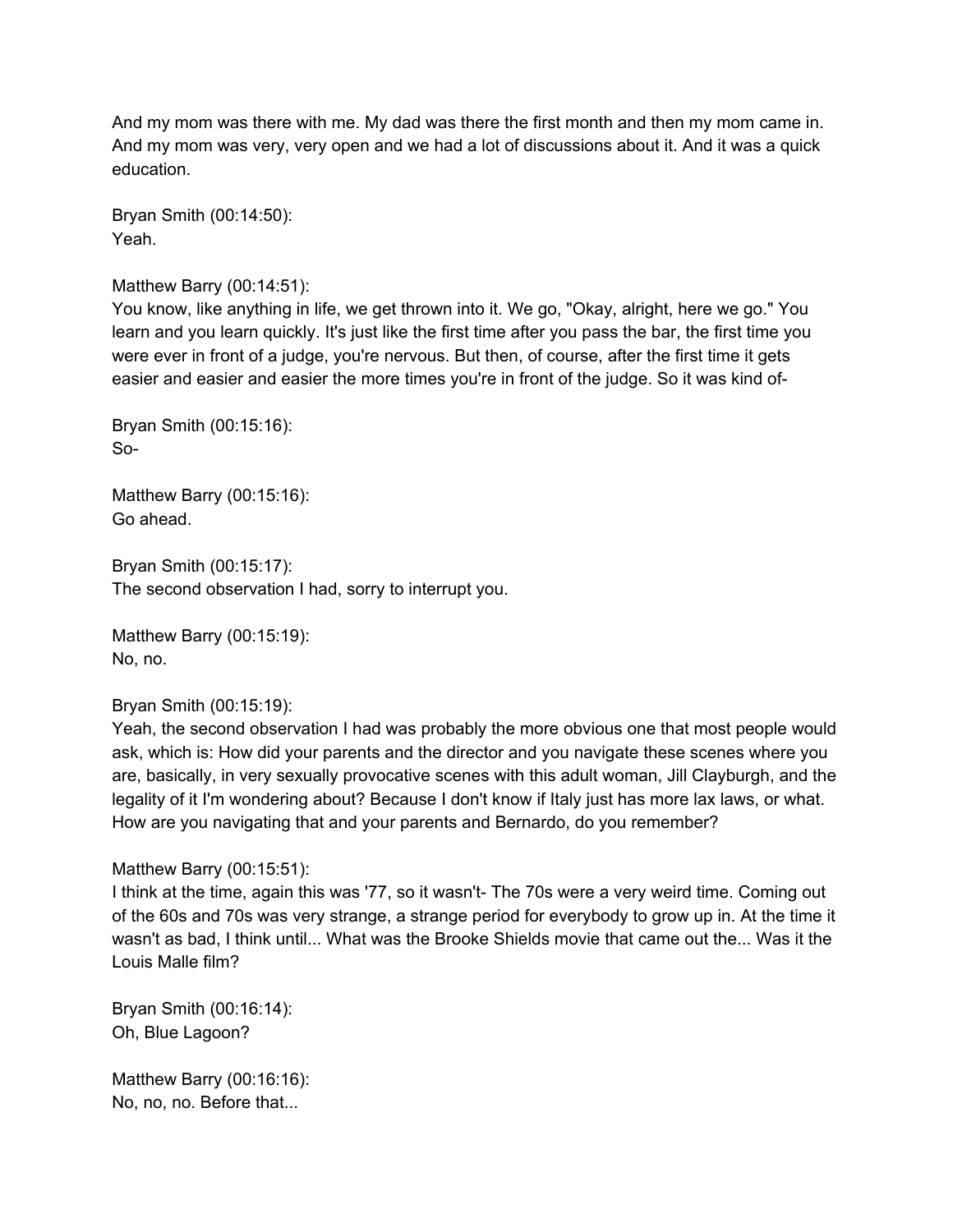Bryan Smith (00:16:17): Before that...

Matthew Barry (00:16:18): Lolita!

Bryan Smith (00:16:19): Oh, okay. Yeah.

Matthew Barry (00:16:20):

So, it was- There wasn't so much of a controversy until that film came out, where it wasn't as prevalent as it is now, the sexual predators...

Bryan Smith (00:16:30): Right.

Matthew Barry (00:16:31): ...And such. it was kind of, "Eh..." You know, it was- Back then it was understood, now it's... Back then it was just called-

Bryan Smith (00:16:39): It's taboo.

## Matthew Barry (00:16:40):

Right, right. So, it was a different time. So, it was a little more understandable, so to speak, back then where everybody was kind of coming off the 60s, where it was free love and everything else. And so it kind of, it was the tail end of the 70s. So, it was, again, it was kind of understood. And again, Europeans- Americans are very tight when it comes to sexuality. Europeans are incredibly open. If any of you have ever spent time in Europe, it's very free. It's not as emotional as we are in America. It's very kind of, "Hey, let's get together and let's have sex." And America was like, "Oh no, we can't do that." But there in Europe it was very, "Hey, let's just have a good time." And I think that's- If you look at the films from that era, it sparks to it. Whereas in America we were still kind of very, very conservative, so to speak, compared to the rest of the world- Or most of the world. Or compared to Europe, anyway.

Bryan Smith (00:17:45):

When the film was released, were you tuned into reviews and how well it was received? And were you kind of paying attention to that aspect of the movie?

Matthew Barry (00:17:58):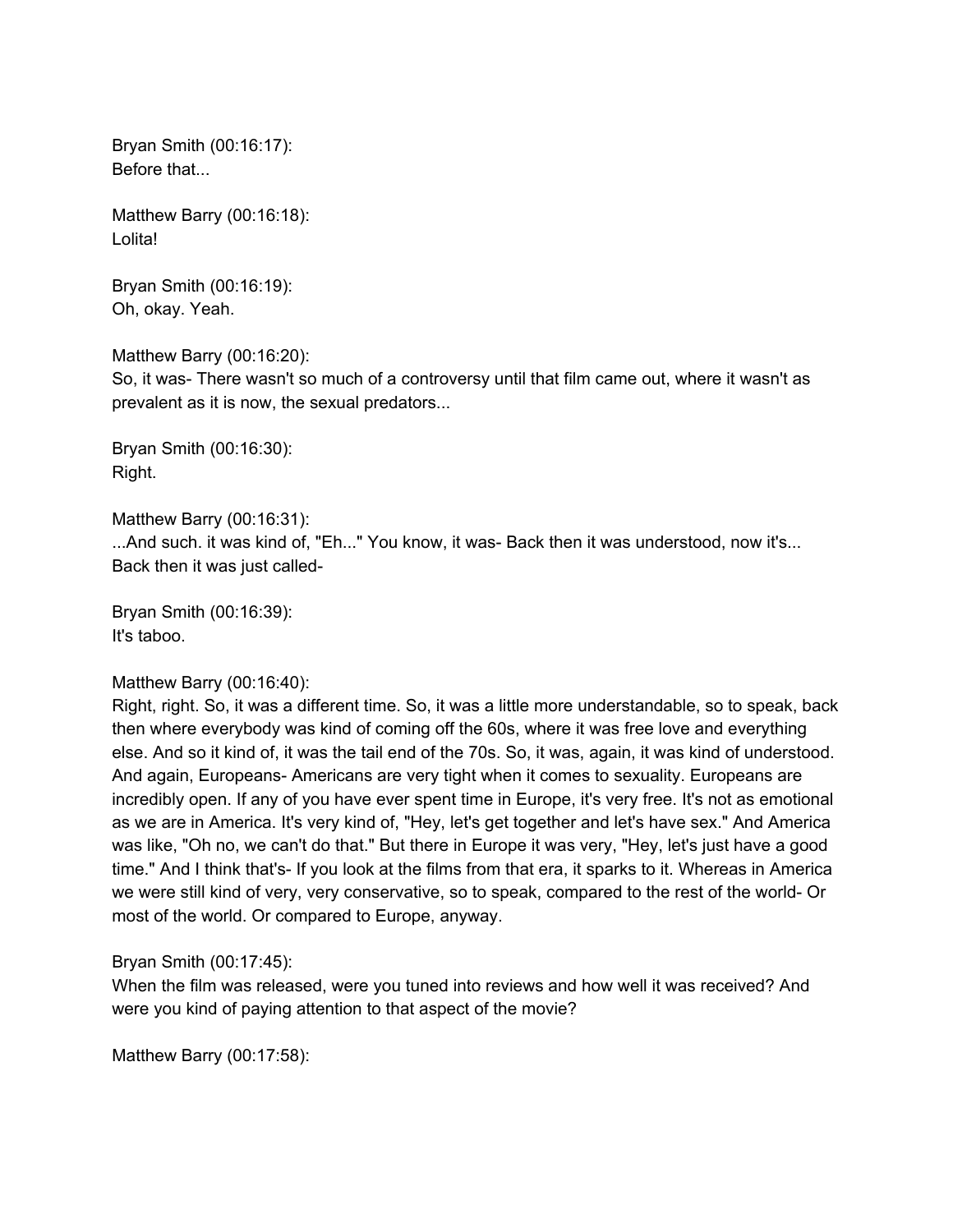I was completely overwhelmed. When the film came out I was 17, and it was New York and it was '79 and it opened at the New York Film Festival. And I had so much smoke blown up my ass- Can I say ass on the podcast?

Bryan Smith (00:18:11): Sure, you can. Yeah. Fully.

## Matthew Barry (00:18:13):

Yeah. I mean, I remember the premier in New York, it opened the New York Film Festival, closing night at the New York Film Festival. And I had Richard Gere come up to me and just tell me how great I was, and my performance was. And Warren Beatty came up to me and was just like, "God damn kid." You know? And I got the greatest lesson from Warren Beatty, 'cause I literally said, "Hey, can I ask you something Mr. Beatty?" And he smiled and he said, "Anything." I said, "How do you do it?" And he said, "Do what?" He goes, "How do you get all those beautiful women?" And he smiled at me and he said, "Just let them talk."

Bryan Smith (00:18:54): Great advice.

#### Matthew Barry (00:18:54):

And it's worked. Great, great advice. And then Woody Allen was inviting me to his place to go party with him and his friends, and Diane Keaton was coming. I'm like, "Holy shit!" You know, as a 17-year-old my mind was blown. And then what happened was cocaine.

Bryan Smith (00:19:12): Oh.

Matthew Barry (00:19:13): And, uh...

Bryan Smith (00:19:15): 80s.

Matthew Barry (00:19:15): Yeah.

Bryan Smith (00:19:15): 70s and 80s.

Matthew Barry (00:19:15):

Late 70s/early 80s. And I was invited to Studio 54. And so, when you give a 17-year-old that, and the great reviews and whatnot, and you're hanging out and Andy Warhol wants to interview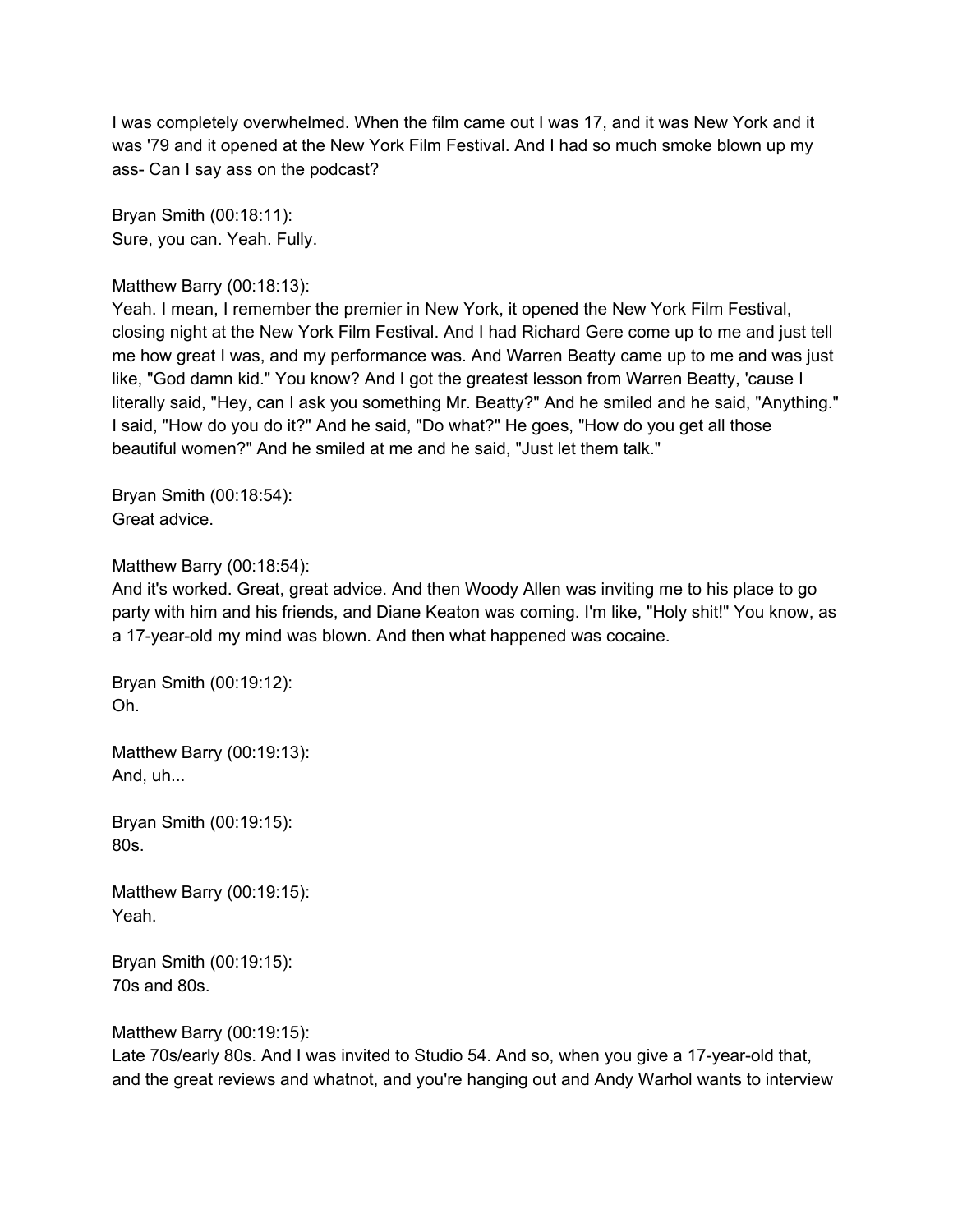you. And I'm just like my- I was just like- Couldn't handle, just didn't handle it at all. And it just, it was a disaster.

Bryan Smith (00:19:43): How long did that disaster last? What was that timeframe?

## Matthew Barry (00:19:48):

Yeah, it was... You get caught up in the hype. And I mean, I moved to Los Angeles. I made a bet with my parents, I said, "If I can make more money than you, can I move to Los Angeles?" And they were like, "Yeah, sure." So, shortly after the film I went to Los Angeles, because that's where the fun is. And I had the greatest agent in the world, Ed Limato was my agent; who was Richard Gere's agent, who was Mel Gibson's agent, who was Denzel's agent, was Michelle Pfeiffer's agent.

## Matthew Barry (00:20:19):

So, I went to his house and I'm hanging out with all of them. And I'm like, one of these things just doesn't belong here. And like, Madeline Kahn became my friend. I'm like, holy shit. So, and then Los Angeles in the 80s was Quaaludes and lots of partying. And so we partied, and we partied pretty freaking hard. And then River Phoenix died. And that was kind of the end of the party. River Phoenix died, John Belushi died. And so it was kind of like, okay, it's over.

Bryan Smith (00:20:53):

Kind of a wake up call.

# Matthew Barry (00:20:55):

Yeah, it was definitely a wake up- The real wake up call for me was, Dennis Quaid was a friend of mine and he had been dating my cousin, Leah Thompson at the time. And they were living together, and he wanted me to come in and audition for a role in a film that really launched his career called The Big Easy.

Bryan Smith (00:21:13): Hmm. I remember that one

## Matthew Barry (00:21:15):

I said -it was fantastic- and I said to Dennis, I said, "Well, let me come in. I don't want it- I want to get this part on my own. I don't want to get this part because I'm a friend of yours." He was like, "Okay, okay, whatever you want, Matt." So, I went in and auditioned for it and crushed it. And the casting director at the time, Lynn, the great Lynn Stalmaster, who was one of the top casting directors in Hollywood at the time, turned to Dennis and again, not knowing that we were friends, and he said, "Don't hire him." And he was like, "Why not?" He was like, "He's effed up, he's on drugs and he's a disaster." And, of course, Dennis told me this, and that was my wake up call. And so that was it.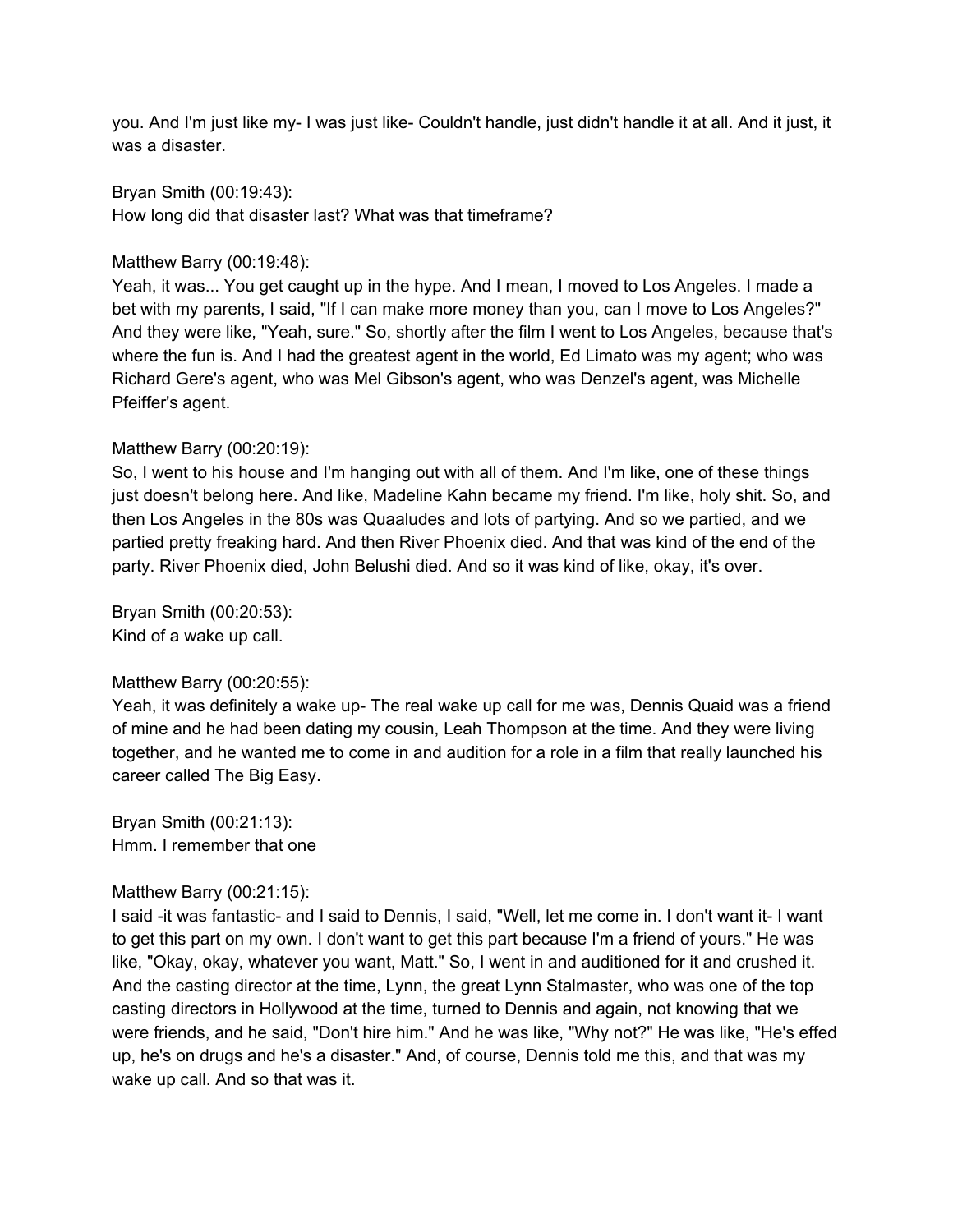#### Bryan Smith (00:21:52):

How did they know, just by looking at you or by reputation?

## Matthew Barry (00:21:55):

Reputation. What really happened was, I did an interview with Interview magazine, Warhol's magazine, with a couple of his people from the factory. And basically they got me really, really high, so to speak, and asked me questions that they probably shouldn't have asked. And being the open, honest person that I was I answered them all. And of course they printed them all. And I basically pissed off a lot of people, and basically admitted to being this fucked up kid -sorry- messed up kid. And so-

Bryan Smith (00:22:32):

Oh, you can, you can cuss. It's a podcast.

## Matthew Barry (00:22:37):

New Yorker. And so that pretty much ruined my career at the time. And it took me a while to kind of get it back and to kind of prove to everybody that, hey, I'm cool. I'm clean, I'm fine. You know, I'm back. We all deserve a second chance. And so Eileen Stargate, who was a casting director, really took a liking to me and put me in a couple of films that kind of relaunched my career.

Bryan Smith (00:22:59): Yeah. Was The Wraith one of those films?

## Matthew Barry (00:23:02):

That was, yeah. Yeah, that was the first film that she cast me. And it was interesting, because the description in the script and in the breakdown was a blonde, blue-eyed hunk. Well, let's strike one, strike two, strike three. And I was a skinny little kid, and the director looked at me, Mike Marvin, who's one of my best friends today. He looked at me, he looked at Eileen and was like, "What the hell is this?" And she was like, "He's a great actor. He's a great actor. Just trust me." And I did my thing. And he was like, "Wow... Fantastic." And I beat out a lot of people. I beat out Johnny Depp, director Mike told me.

Bryan Smith (00:23:42): That's great. Is that where you met Nick?

## Matthew Barry (00:23:44):

Yeah, yeah. We,- It's very odd that, you do a film, you do what- You get very intimate on these films for a couple of months, and then you kind of go your separate ways. And you might have a friend or two, kind of acquaintance, but we all became best of friends for years. I mean, I'm still friends with Charlie Sheen to this day. Nick, I've known since the film and we've worked together now, unless you can see behind me, two of the three films. I've done every one of his films and we've just been just this incredible collaboration over the years, and watched our families grow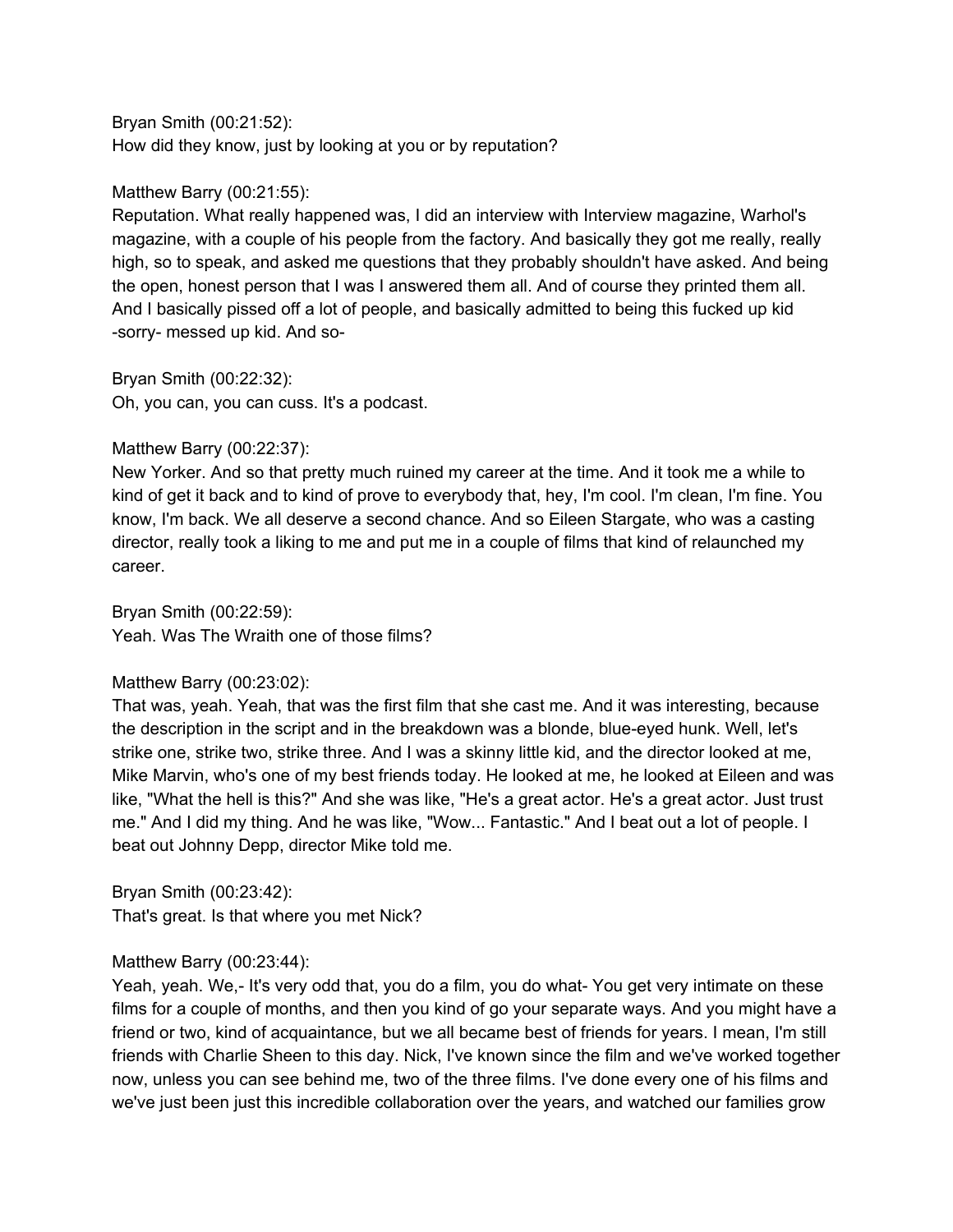and wives and girlfriends. And we've just been incredibly supportive of each other for, gosh, how long ago was that? 30 years ago? 30+ years.

Bryan Smith (00:24:32): Yeah.

Matthew Barry (00:24:33): Yeah, so-

## Bryan Smith (00:24:34):

Looking at the- When I was interviewing Nick Cassavetes, I was looking at his filmography and then I was talking to Chris Kincaid, and I was looking at your filmography. And then I'm seeing all of this crossover, and I'm seeing Clint Howard is popping up in a lot of Nick's movies and Mike Marvin, and there's just this- It looked to me like there was a family, this very tight-knit tribe of friends that were sticking together, as much as they could in the industry. Is that how you remember the last 30 years is just, you meet this core group of friends in the 80s, like Nick and Mike and these folks that you acted with, and then you're just in those same circles for decades?

## Matthew Barry (00:25:21):

It's loyalty. It's very- I've found in my years and years and years in Hollywood that loyalty is something you don't often very find. And Nick has been incredibly loyal. Mike has been loyal, and I'm a very loyal person to a fault. And Nick grew up with, obviously, John Cassavettes who basically his mantra was, 'Work with your friends.' And if you look at John's films, he worked with the same people over and over and over again. I think that kind of trickled down to Nick. And Nick has been incredibly loyal and, again, we really work well together. And I think it's also, he trusts me, I trust him. I don't blow smoke up his ass. I tell him honestly what I think. And when I don't like something, I tell him and he doesn't like it, but he knows.

# Matthew Barry (00:26:13):

He always knows. I'm going to tell him the truth instead of blowing smoke up his ass. I'm not gonna sugar coat it. I'm just gonna- I mean, I've had films that he's wanted to do and I go, "Nick, I hate this movie. I don't want to do this movie. I don't know why you're doing that. Why you want to do this movie?" It was all, "Because I like it," or, "passionate about it." I go, "I don't understand why." Go, "'Cause I want to do it." But that's our relationship. And that's- It's been a fantastic Keith Richards, Mick Jagger kind of collaboration for years.

## Bryan Smith (00:26:44):

So that's how, really if you look back, that's probably how you got the part in Luna is your honesty with Bernardo Bertolucci. Just, you're not trying to tell him what he wants to hear. You're telling him what you really feel.

Matthew Barry (00:26:57):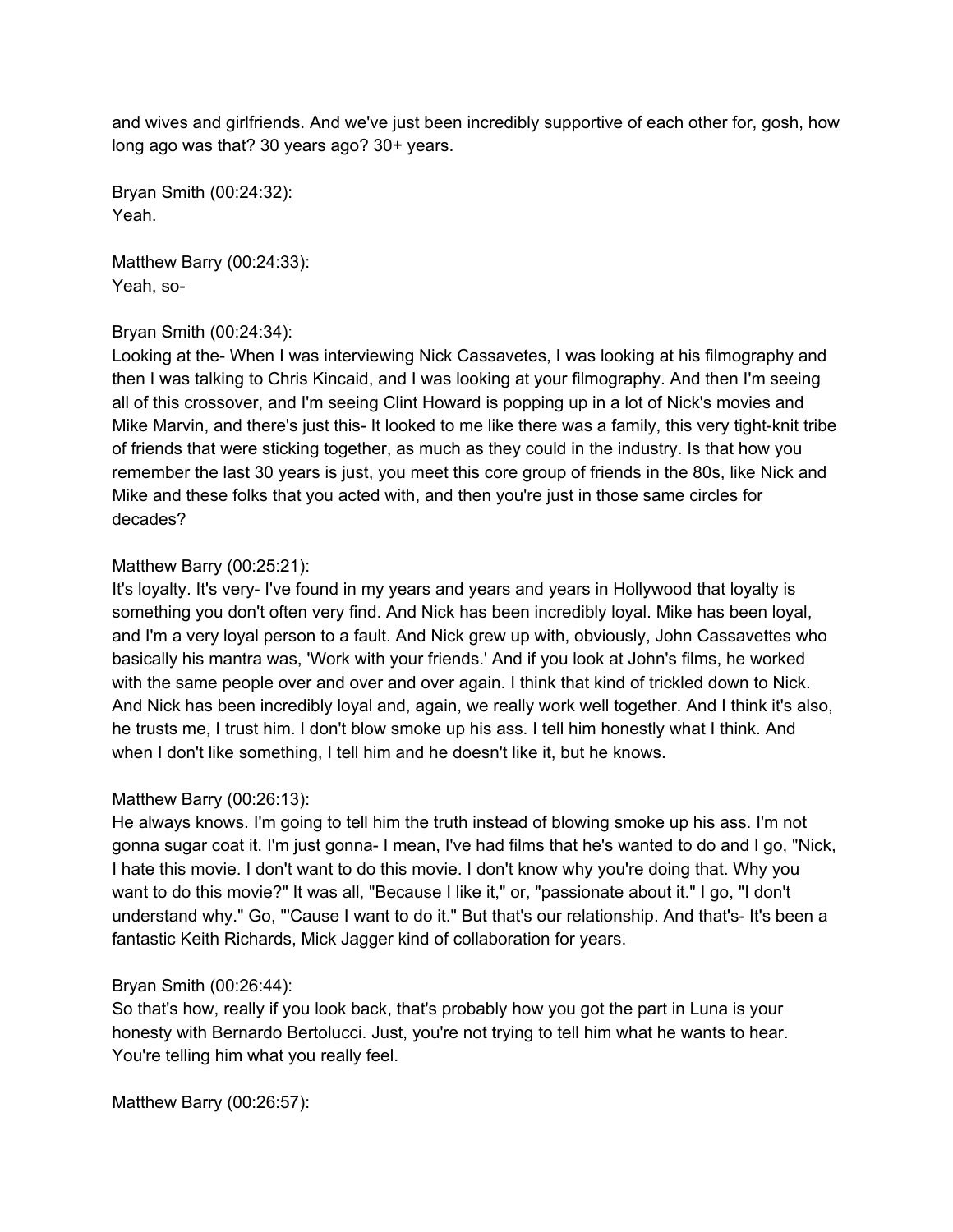I think that's how I got the TV series as well. 'Cause I remember walking into the audition and that, I can't remember what the question, but I remember they asked me a question and I answered honestly, and I remember them just all cracking up. And I wound up doing a, at the same time as the TV series, a Broadway play called Legend, which opened and closed in one night. And I got that role as well, because the director made me run around the stage. And then they asked me a question and I just answered honestly, and I made them crack up. And so, that's kind of helped me along the way in my entire life, it's just being blatant, not sugar coating. Which I'm hoping in this, on this podcast is they're getting a sense of who I am and what I am.

## Bryan Smith (00:27:40):

Yeah. I guess we have to contrast that with the drug-fueled honesty in the Andy Warhol interview, we've gotta be a little bit careful sometimes. With your honesty.

Matthew Barry (00:27:51): Learned my lesson. Yeah, yeah, yeah.

## Bryan Smith (00:27:54):

So, tell me about casting and being a casting director, and how that evolved from acting into casting actors in films.

## Matthew Barry (00:28:04):

It was interesting. I was doing some really bad television shows and I was about to turn 30, and I remember, I was on the set of some really bad TV show that I was doing. And I remember thinking, "Oh, I'm just doing this for the money." And it was good money. But I remember thinking, I remember feeling so unsatisfied and so I wanted to do something else. And so, I went to UCLA film school and wanted to learn everything there was about producing and production, and quickly realized I knew everything because I'd grown up on sets my entire life. So, they weren't really teaching me anything new. And so, I had a friend of mine who worked for Barry Levinson and she asked Barry if she could hook me up and get me- I said, "Look, I'll be a PA I'll sweep floors. I'll go get your laundry. I'll do anything. I just want to be on the set behind the scenes, learning everything about what everybody does."

## Matthew Barry (00:28:58):

I wanted to know what a gaffer was. I wanted to know what a gaffer is and what he did, and what the electrician did, and what everybody's function was, and how to deal with people. And so she introduced me to Mark Johnson, who in his own right is a phenomenal producer. And I've done a couple of projects with him since, and he said, "Okay, let me see what I can find for you." And he called me a couple days later and he said, "Well, they need some help in casting. Do you want to work there?" I said, "Okay, I'll work in casting. But you know, when it's over I want to work on the set."

Matthew Barry (00:29:30):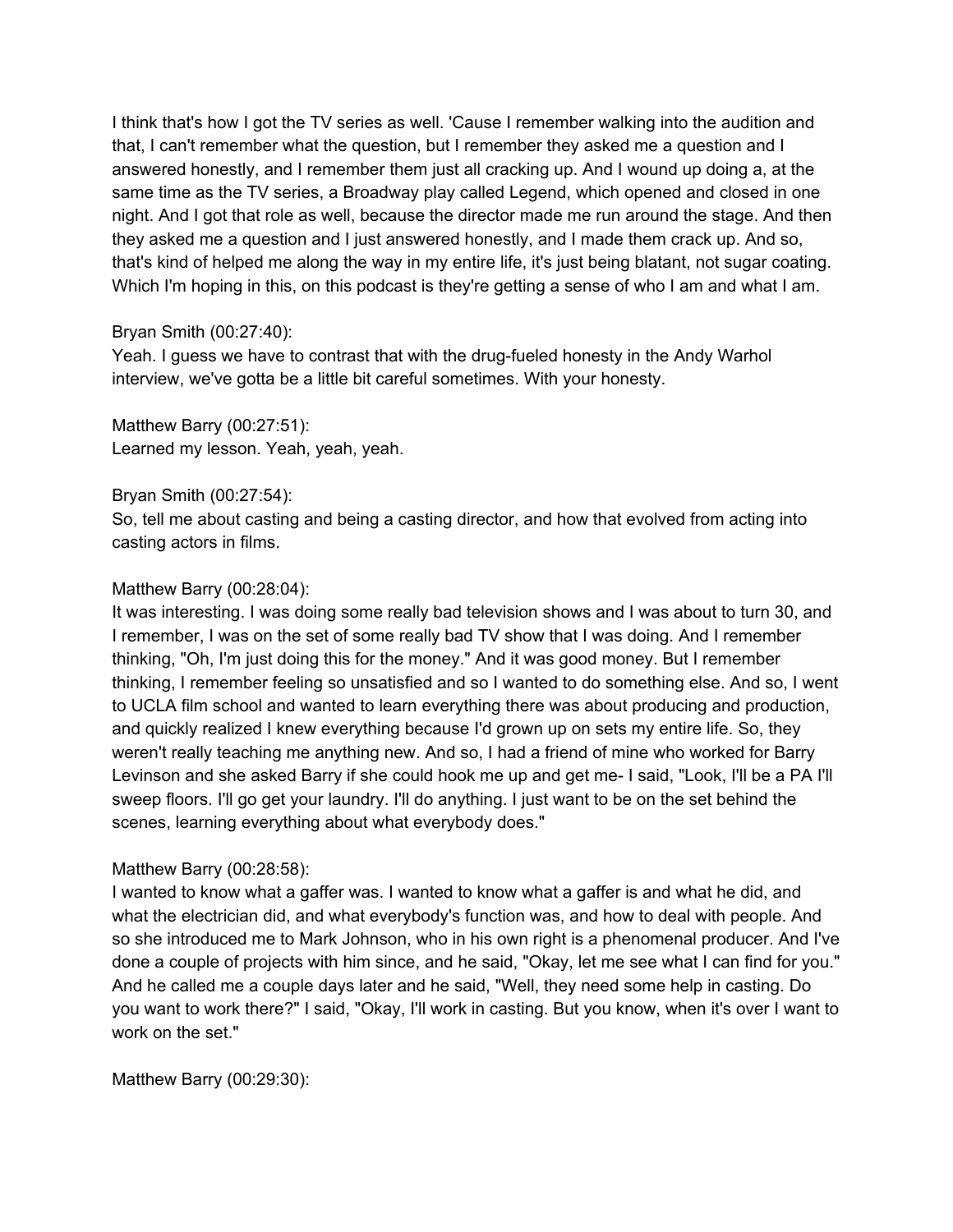He was like, "Okay, okay, calm down." So Ellen Chenoweth, I worked for Ellen Chenoweth, great Ellen Chenoweth, and just busted my ass. And I knew actors and she knew- Pretty much everybody knew me from Luna. So, she was like, "Why are you doing this?" I was like, "I just, I want to do something new." She really took me under her wing. And I, again, I worked on the Robin Williams film Toys, which is a project I worked on and really helped her out. And once that was done, I went back to Mark and I was like, "Okay, okay. I can- Ready to sweep floors now." And he said, "Yeah, we had to give that job to the director's friend, or the producer's friend." Or somebody else. So, I went home and cried for two days.

## Matthew Barry (00:30:11):

And then I get a call from Vicki Thomas, who was just honored by the Casting Society of America for being one of the best casting directors in the world, for the project that she's worked on. And so, she called me up and she goes, "Uh, Chenoweth says you're pretty good." I'm like, "Yeah, yeah." She goes, "Can you come down and interview with me?" I was like, "Sure". I was like, "When?" She goes "Now." And so I said, "Okay." So, I drove down to Paramount Studios and this beautiful African American woman, just gorgeous woman. And she said, "Look, I've just come off of working for Francis Ford Coppola on Dracula and he kind of beat the shit out of me. And I just did White Men Can't Jump, and I'm really tired. And I'm dealing with this maniac Adrian Lyne on this film called Indecent Proposal. And I just need somebody to kind of babysit him and just take the pressure off of me."

## Matthew Barry (00:31:05):

I was like, "Give me the ball, give me the ball." And I said, "When do you want me to start?" And she was like, "Now." I was like, "Okay." And I was introduced to Adrian, and Adrian knew who I was from from Luna. You know, "what the hell are you doing here?" I was like, "I'm here to help you out." And so I had a very, very interesting relationship with Adrian. And one of the first things that Adrian had me do after we had cast Demi and Woody was, he comes to me, he says, "Listen, Matt." He says, "I need you to find me this great brick guy." He goes, "I need you to find me, like, two people that look like Woody and Demi and I need them to jam."

## Matthew Barry (00:31:47):

I said, "What do you mean you need them to jam?" He said, "I want them to jam, man. You know, right?" And I was like, "You want them to have sex?" He was like, "Yeah, yeah, yeah, yeah." I was like, I said, "Adrian, that's pornography." He goes, "Yeah, you can find that for me, right?" So, I go to Vicky, I go, "He wants me to find these two actors to have sex. You know, these two doubles to-" And it was like, "Just give Adrian what he wants." So, it turns out I was playing baseball out here with a guy named Randy West, who just happened to be the Robert Redford of the adult entertainment industry.

# Matthew Barry (00:32:25):

So I said, "You want to come in and audition for a feature film?" He goes, "Hell yeah!" So, introduce him to agent and Adrian flips out, 'cause he looks just like Robert Redford. I mean, he could be- He was the Robert Redford of the adult entertainment industry. So, that's okay. So, he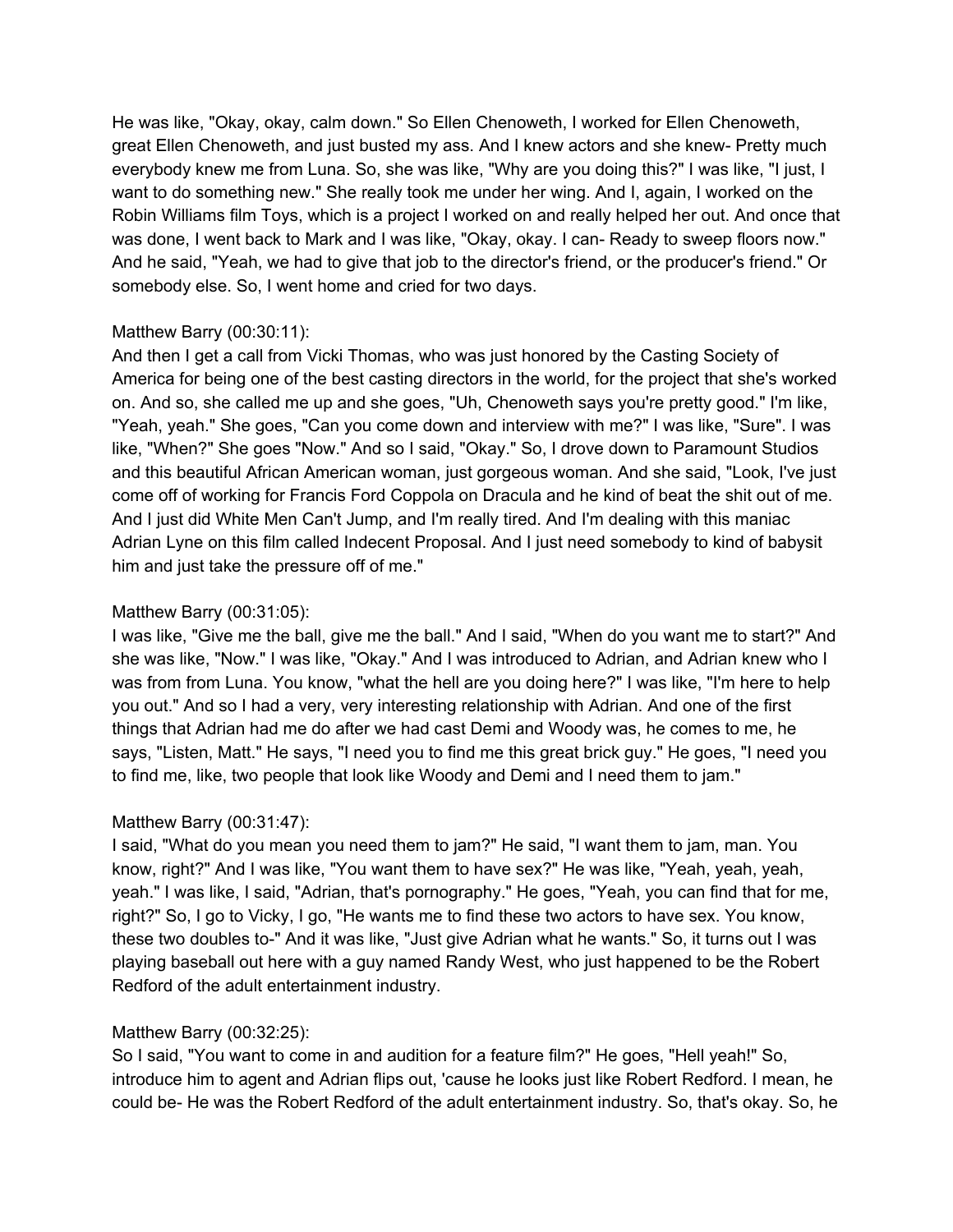was happy. So, now I gotta find the Demi for him to have sex with on camera. So, I bring him, I find this girl, dead ringer for Demi, and she's as dumb as a box of rocks. And Adrian blows up at me and starts cursing me out. And, you know the pressures of being director, and I'm letting him take it out on me. He goes, "What the hell you bring me?" Screaming. And I looked at him and I say, "Adrian, if you talk to me that way again, I'm going to come over to the other side of the desk and I'm going to beat the shit out of you." And as soon as I said it I went, "Oh fuck, I'm fired." And it was that moment where you look at each other where he's pissed off and he's got that look in his eye and I'm like, "Okay, okay, you're fired." And then he just breaks out into this big grin and says, "I like you."

Bryan Smith (00:33:26): There's your honesty again.

#### Matthew Barry (00:33:28):

And so he was like, and any time- Because this was before the internet, this was before everything. So literally, when he was in Vegas I had to drive all of the audition tapes to Vegas, and hang out and wait for Adrian in his room, and show him all the tapes. And we had a great time. And then when we had the table read with, when we hired Redford, it was Redford, Demi, and Woody. And Adrian called me in to read all the other roles and the stage directions and everything. So, it was just basically the five of us and the producers in a room in Vegas, reading the script. And I'm like, "Oh my God, this is fantastic." And that was kind of the launch of my casting career. And I owe it all to Vicky, 'cause I got to work. I jumped from that to working on Ed Wood with Tim Burton, I mean, are you kidding me?

Bryan Smith (00:34:19): Oh, man.

## Matthew Barry (00:34:20):

And so it was- I got- I worked with Jerry Bruckheimer and it was just this incredible, quick, fast education. And again, I knew a lot of actors from my days as an actor, so I would bring them in and introduce them to Vicky and Jeannie McCarthy who, her right man and is a phenomenal casting director as well, was working with Vicky as well. So, we had this incredible casting team, I mean, it was like an A+ casting team. And we just worked on these amazing films, and we put together Con Air with an amazing cast in that. And just-

Bryan Smith (00:34:54): Nicholas Cage.

## Matthew Barry (00:34:54):

Yeah. And just broke all these careers. And so, that was kind of the launch of my career. And about four years later, it was time to move on and Jeannie was moving on, and it was time for me to move on. And I asked my former agent Nancy, who worked at an agency called Ambrogio/Mortimer, and they were going through some problems and she was looking for a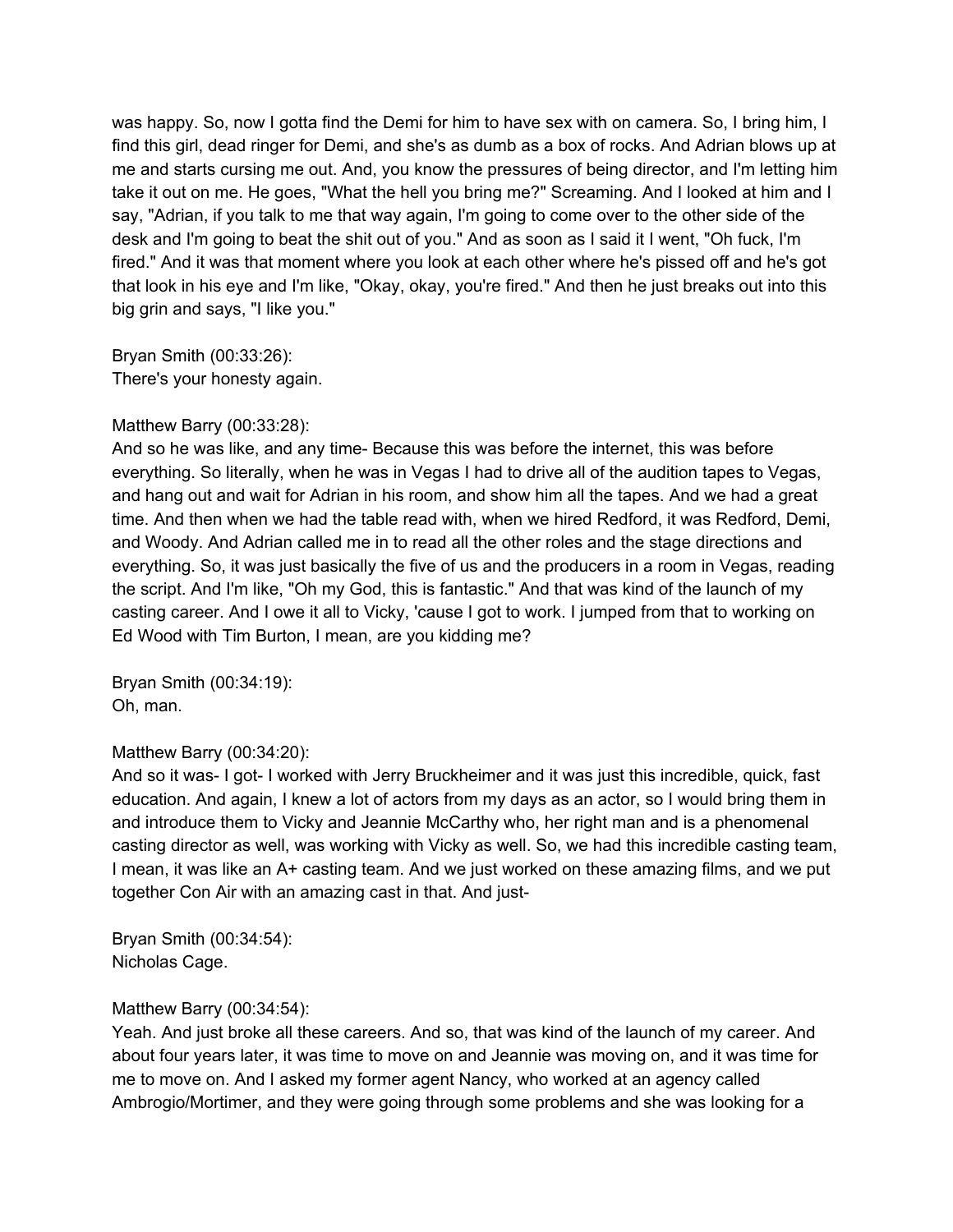career change after 20 years. And I love Nancy, because she was like a great agent for me. And I said, "Well, why don't you come work with me?"

#### Matthew Barry (00:35:25):

And she was like, "What do you mean?" So it's like, "Come work in casting." She was like, "I know nothing about casting." I said, "You know, actors, don't you?" She goes, "Yeah." And so she said, "Okay." And so we branched off on our own, formed our own company. It was like, okay, now what? Now we gotta go get some jobs. So, we did a couple of little films and then our big break came from a woman named Valerie McCaffrey, who was the head of casting at New Line at the time. And she introduced us to this young whipper snapper named Brett Ratner.

Bryan Smith (00:35:56): Ah, Brett.

#### Matthew Barry (00:35:58):

And Brett has this- The Rush Hour movies. And he was doing Rush Hour and his energy was just fantastic. And I loved his energy. I was like, "Oh, yes. Oh yeah, yeah, yeah, yeah, yeah, yeah." And he loved us. 'Cause I was still young and aggressive at the time. He took a spark to me and yeah, we worked our asses off. And he was very, Brett, is incredibly demanding and saw that, yeah we worked our asses off and he was like, "I need every rock unturned." And so we unturned every rock to help them out. And then New Line was impressed, and the film was a hit. And so they gave me a bunch of films, and I think I did seven or eight films for New Line. And that was just, my film skyrocketed. And then, of course, The Notebook came out. That was kind of like the icing on the cake.

#### Bryan Smith (00:36:44):

Yeah. That's one of the quintessential casting- I mean, if you look at the casting choices in that film, it could have been a completely different trajectory, I think, for that movie, if it wasn't Gosling and McAdams

Matthew Barry (00:36:57): Sure. I mean, it wasn't Gosling and McAdams to begin with.

Bryan Smith (00:37:00): Oh, who was it to begin with?

## Matthew Barry (00:37:02):

It was, I think at the time it was... It was going to be, oh god, the kid's name is escaping me, from Star Wars. Yeah. He was gonna beat it. But he wasn't the greatest of actors. I'm sorry to say, back then. I think he proved himself a little later on, but he was the, one of the originals. I think Reese Witherspoon was one of the originals, but she felt she was too old. And then Nick went and met with Kate Beckinsale, and it wasn't quite a chemistry fit between the two of them. So Nick turned to me and said, "Who you got?" And we were doing this other film, we were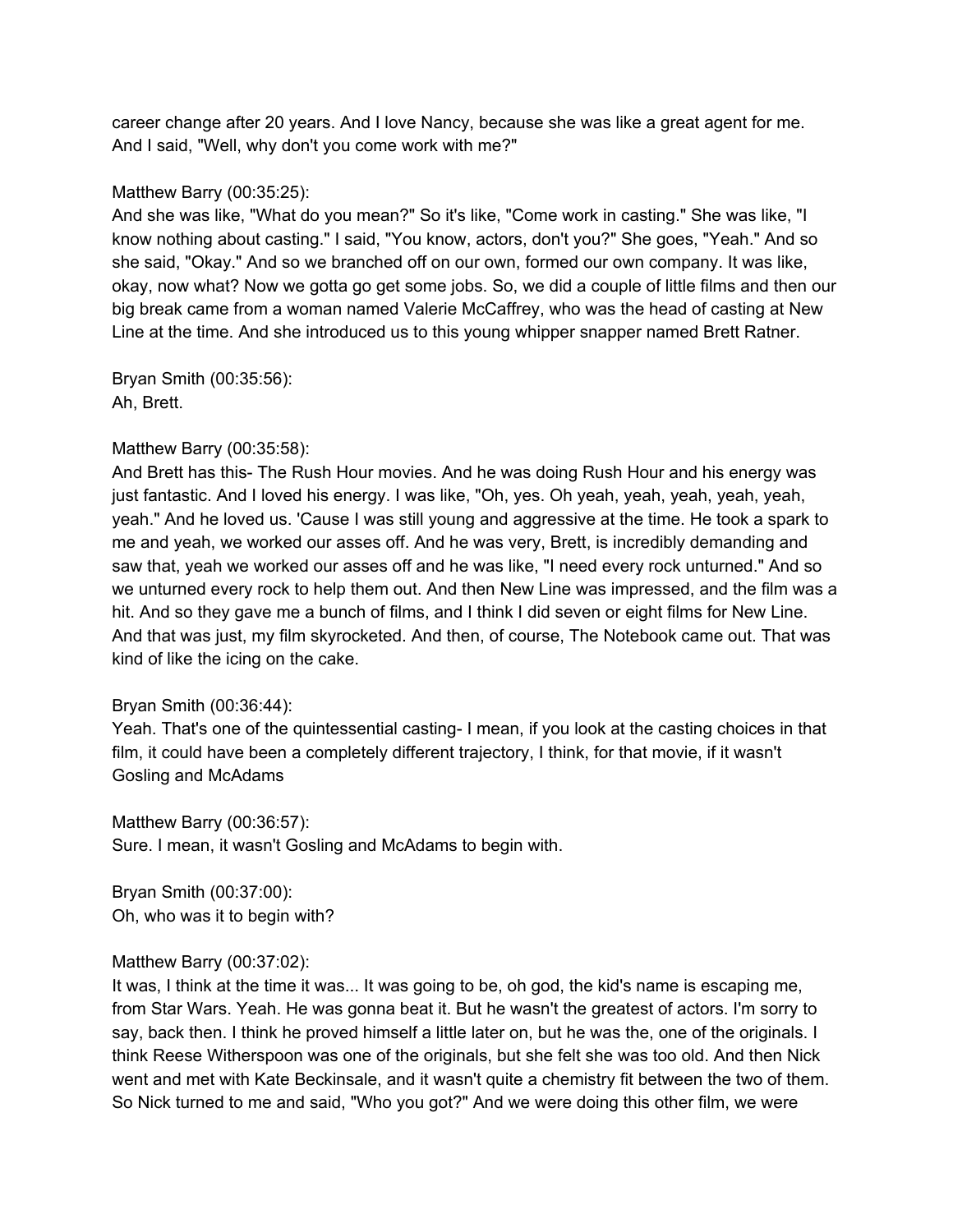trying to get this other film off the ground about a year before. And I introduced him to Ryan Gosling, who my partner flipped out over when she saw this little film called The Believer where Ryan played this, like Neo Nazi, and she just flipped for him.

## Matthew Barry (00:37:57):

And he came in and met, and we fell in love with him. And so he was the first person we mentioned, Ryan Gosling was like, "Absolutely." So, he came in, was so smart was just really right. And New Line was smart enough to know that he was the next up and comer. And so they were like, "Okay, we like Ryan, but you gotta find the girl." And so we started our search for the girl and we started interviewing everybody. And I worked with Brittany Spears for a couple of days. She came in at the height of her career and worked with him. I still have those tapes, which I've shown my students, but I haven't released it to anybody, but my students get to get to see. And she came in and like a whole bunch of other- We flew everywhere, interviewing actresses on their sets to do... What's her name? Uh, Justin Timberlake's wife?

Bryan Smith (00:38:49): Jessica Biel.

#### Matthew Barry (00:38:51):

Jessica, oh yeah. We flew. She was doing Texas Chainsaw Massacre. And so we flew down to Texas to- Where they were shooting. And in our trailer, we auditioned her. Then we flew to New York and interviewed all the top people in New York. And meanwhile, Nancy and my agent at the time was Rachel McAdams' agent at the time. And Rachel had just come out in this Rob Schneider film called The Hot Chick. And we didn't want to tell Nick, "Hey, she's the girl from The Hot Chick, she should be staring in this film." So, we were like, eh, you know. So Kenny, her agent at the time, called up Nancy and says, "Hey, I've got this girl, will you just meet her?" And Nancy said, "Sure. You know we'll do anything for you, Kenny. We love you."

## Matthew Barry (00:39:34):

So, Rachel came in, met with Nancy. Nancy was like, "Yeah, this girl's got something." So I said, "Here's 14 pages. Come back on Sunday." This was on a Friday, "Come back on Sunday and come in and audition." So we fly in, this was a Saturday, we spent all day auditioning people in New York and flew back on the red eye. Got barely a couple of hours of sleep and we were- And we had all this, big session set up with all the heavy hitters. You name them back then, they were there and sat there. And we looked at the list of everybody that's coming in and we're like, "Who the fuck is Rachel McAdams?" And Nancy was like, "I liked her. I met her, it's 15 minutes. Let's give her a shot." All right. Nobody knows who she is. Rest is history. Online is like one scene that they've shown. But no, she literally, there's three scenes. That again, I have never released that. I only show my students, but it was literally a 14 page audition. And she rushed, it never in my history -up until Kat Williams came in and blew me away- have I ever had an actor come in and just floor me. And she came in and floored me and the rest is history.

Bryan Smith (00:40:46):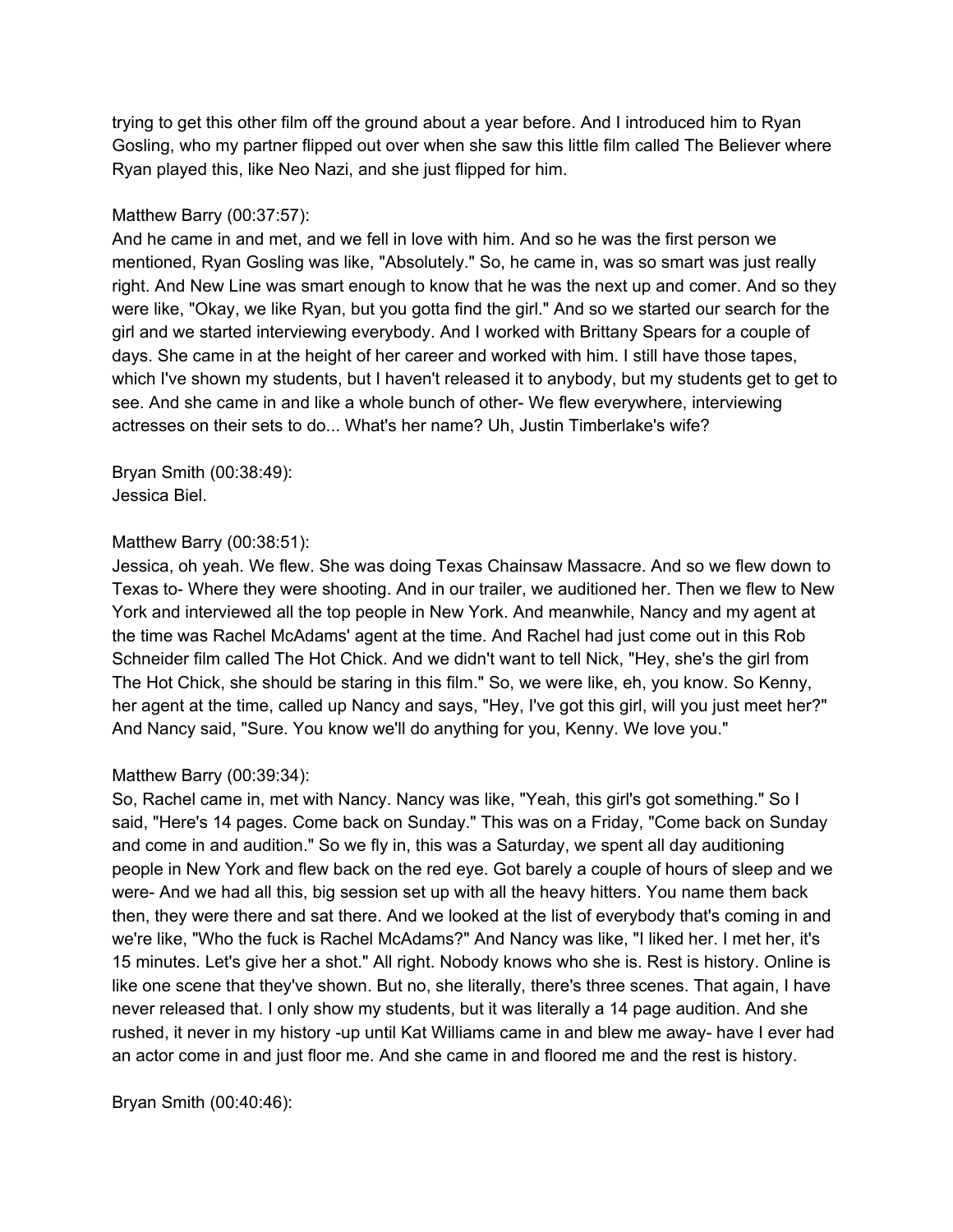As you may have noticed, there are great resources and advice mentioned in all our episodes. And for many of them, we actually collect all of these resources for you in one easy place: our newsletter! You can go to dreampathpod.com/newsletter to join. It's not fancy, just an email about each week's episode, featured artists, and resources to help you on your journey. Now, back to the interview.

# Bryan Smith (00:41:11):

So, I don't understand much about the casting process and how a casting agency gets paid and works with studios and directors. Can you tell my listeners the process from start to finish of, okay, we've been hired to cast this film. How soon before shoot do actually begin the process of finding talent? How do you do it? And then what type of contract do you enter into? Is it a flat rate? Is it an hourly? And I'm not asking for numbers, but I'm just curious about that relationship, because I would imagine if you're casting an independent film, that's much different than if you're casting a big Marvel movie or something like that. For a variety of reasons, you've got a lot more decision makers and people to answer to with the bigger films.

Matthew Barry (00:42:00): Oh yeah.

Bryan Smith (00:42:01): But can you tell us more about that dynamic?

## Matthew Barry (00:42:04):

Back in the day, basically, we're always the first on and the first off, which is really depressing sometimes, because when everything's just about to go, we're like, "Okay, we need your offices get out." So, we're always generally the first on, I think it's the casting directors and the DP, and maybe the first AD who were always the first on. So, there's barely anybody in the offices. We're the ones that sit down with the director and everything's calm, because each week that goes by, the director gets a little more tighter and tighter and tighter until he explodes, because the director is always under tremendous pressure.

## Matthew Barry (00:42:41):

So, we're kind of there to guide him or her along and to collaborate and to argue our points, and the director will argue his or her points. And to basically- It's a puzzle and you have to, everything has to be right. It has to look good. I mean, if you, those of you who watch movies and TVs, you go, "Everything's perfect." We just watch them, but everything is meticulously planned out and argued about and put together. 'Cause otherwise, you can't have two people that look alike, 'cause the audience will be confused.

Bryan Smith (00:43:10): Okay.

Matthew Barry (00:43:10):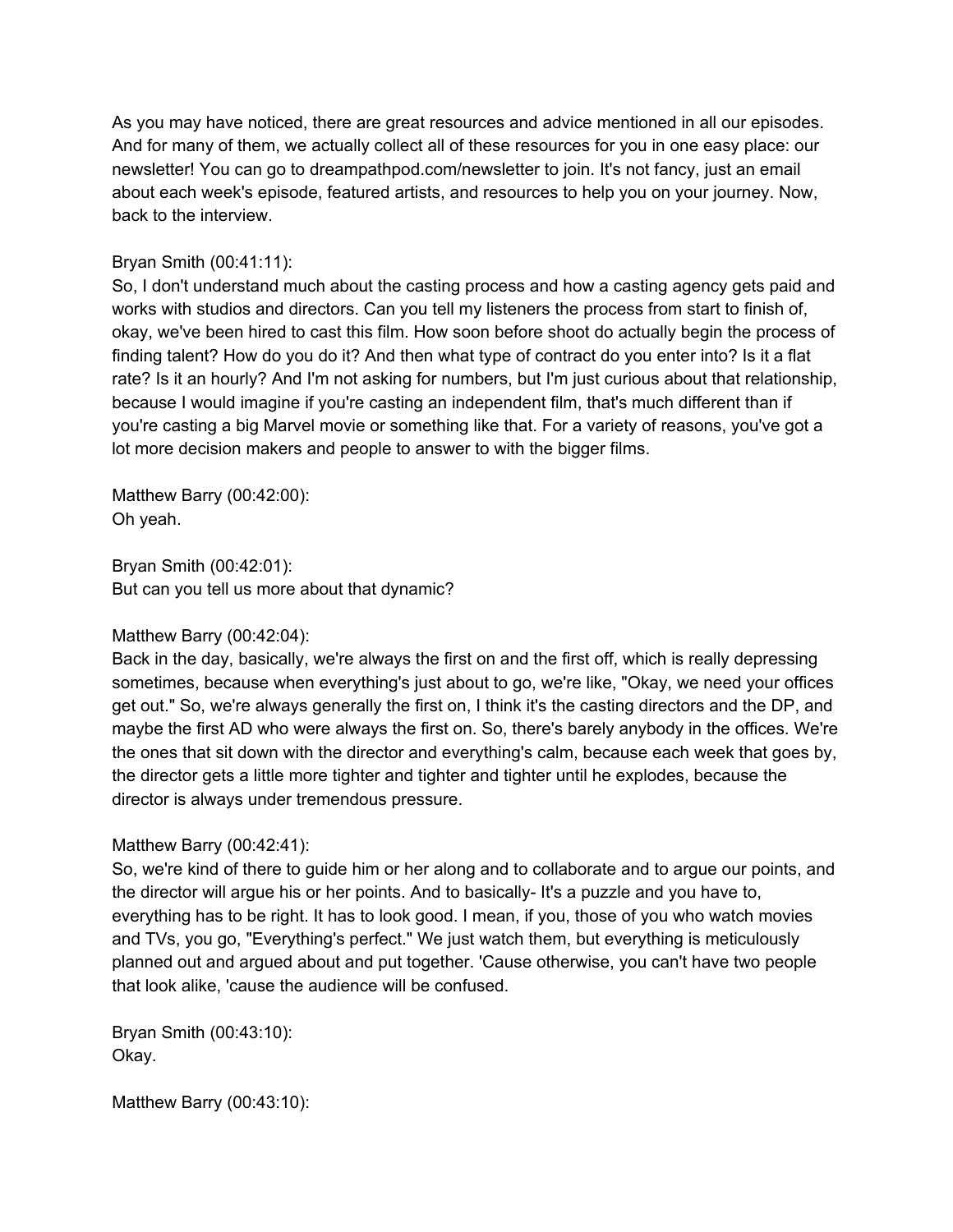So, we're always the first on and you sit down and we always have the director's attention. You make your lists of everybody that you think will be right for the part. And then you call the agents and you set up meetings and independently, you make offers and eventually somebody will stick. But what happens is back in the day, I'm trying to, my brain is working faster than my mouth. Before you used to get a flat rate or you get, like a step deal where, okay, we'll pay you this amount of money until we get going. And then once the film gets going, we'll pay you this amount.

## Matthew Barry (00:43:42):

Years ago, and I won't bore you with all the details, but I was on a plane when I was doing Rush Hour 2. And I was talking, I was sitting with one of the Teamsters and he was talking about union this and union that, and I'm like, "We're not union." It's like, "What do you mean?" I was like, "We're not union." Long story short, by the time I landed back in America, I was introduced to the Teamsters and fought with the Teamsters for five years to get a contract with the studios for the casting directors. And so now, all the casting directors are union. And so nobody can screw us over, because casting directors used to get screwed over royally. And so, thanks to the wonderful Steve Vairma, who's now the president of the Teamsters, he put together an incredible for the casting director.

# Matthew Barry (00:44:33):

So now, even if you're independent, there's rights for all of us. And so, we can't quite get screwed over, because they have to sign a deal with the casting directors. So realistically, as of now it's become a lot tougher than it was. Now everything is presales and tax credits. So, it's a bit more difficult to cast a film, 'cause you need those names, and everybody's doing the same thing and there's charts everywhere and lists everywhere that you can get on the internet that has foreign value. And there's a lot of brokers out there now who will broker a film and they'll sell the territory so to speak. And this is long and boring for your listeners and viewers, but so to speak, basically we were on first, it's usually a 10 week deal.

# Matthew Barry (00:45:18):

You'll kind of get your names settled. And then the rest of the cast kind of fills itself out. And you use a service called breakdown services, and you put down what you're looking for, and all the pictures and resumes come in, as opposed to how it used to be, where the agents used to come to your office and pitch. And we'd say, "Oh yeah, we like him. We like her. Oh, this guy is interesting. Tell me about him. Tell me about her. Okay. We'll meet them." Now everything is, you can do self-tapes and everything's online, which is wonderful. But basically you get to pick and choose, and you set everybody up, and you still talk to agents, and everybody comes in the audition, and your director makes their selections, and your film is cast.

# Bryan Smith (00:45:59):

Yeah. And if you're part of the union, you're going to get a minimum rate?

Matthew Barry (00:46:03):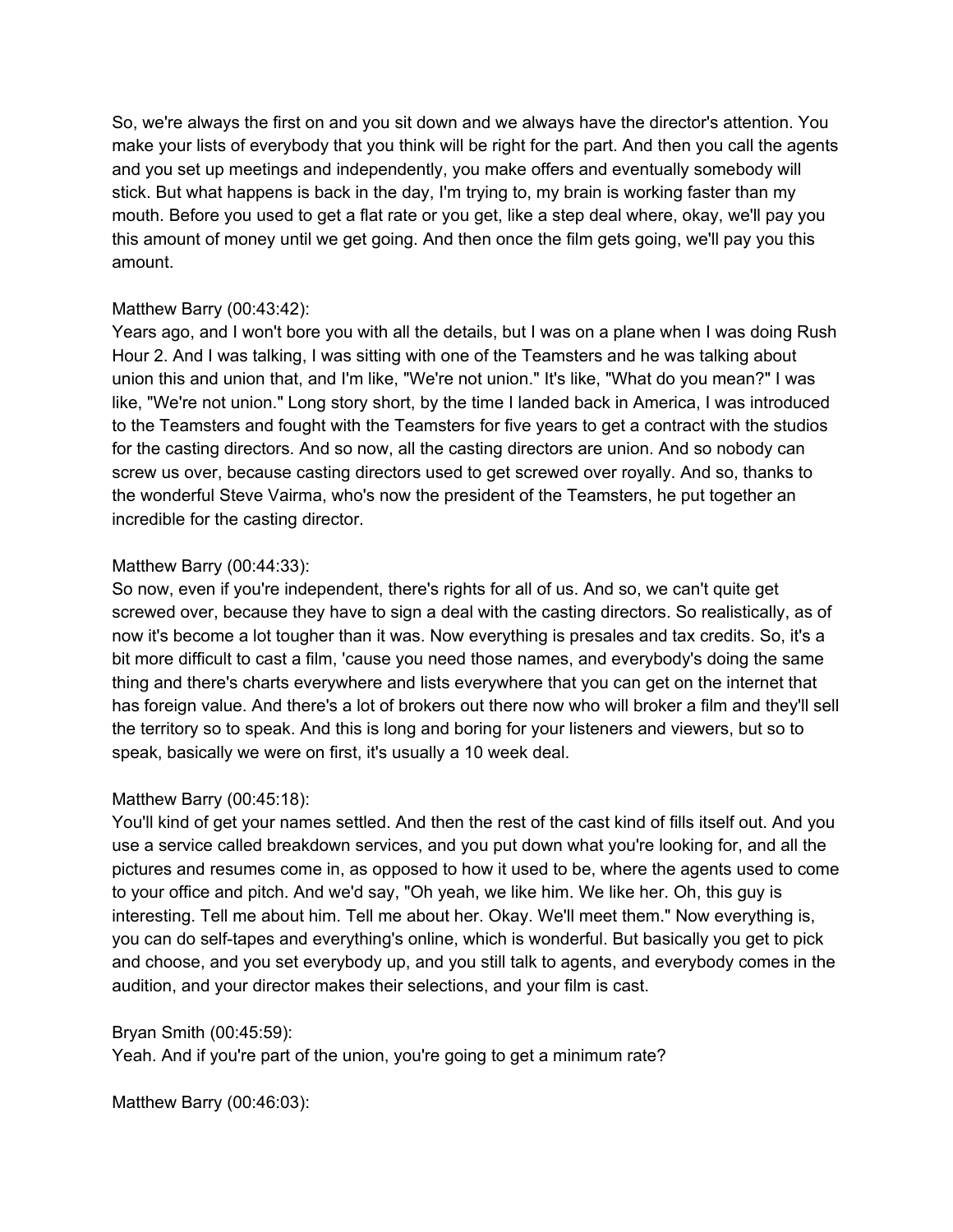Yeah, yeah.

Bryan Smith (00:46:04): Right? And then if you're really well known in the industry and sought after you're probably going to get paid more?

## Matthew Barry (00:46:10):

Yeah. I mean, look, it's generally how it works. We're not making as much as we used to, I think back in the late 80s and 90s, when it was a lot of fun. We made a very good living, no complaints at all. Now it's very corporate and everybody has to- Everything is by the book. It's one, two, three, four, five, you know, there's six or seven people having to make a decision on one-liners. So, it's a little tougher these days. And definitely not as much fun where it was really a director's medium, and it still is in the sense for the independent world. But the studio wise, it was definitely very- It changed. It very much changed

## Bryan Smith (00:46:56):

One of the most difficult- When I applied to law school, there was this law school admission test that I had to take. And the most difficult types of questions were called logic games, and logic games where there's a dinner party and there's 15 people and here are the rules. You're in charge of the seating chart.

Matthew Barry (00:47:15): Right.

## Bryan Smith (00:47:15):

Susan has to sit at the head of the table. Jerry cannot sit closer than two seats away from Susan, that type of thing. And what you described to me sounds like a really complicated logic game. All of these moving parts that you're trying to get a handle on with the director and the producers and the actors. And there may be a great fit, Rachel McAdams and Ryan Gosling might be perfect, but maybe Ryan's attached to another project. And so that's going to slow down when the shoot starts. And man, it just sounds like a kind of a nightmare, frankly.

## Matthew Barry (00:47:50):

It's not easy. It's definitely, it's not easy. I mean, I'm going through it now. 'Cause I think independent films, it's been really, really tough over the years to get any independent film financed just because of the criteria.

Bryan Smith (00:48:03): Yeah.

## Matthew Barry (00:48:03):

And the agents know it, they know that it's foreign sales and tax credits now. And so they know what their clients are worth. And so, you make your pitch and they all want to make sure that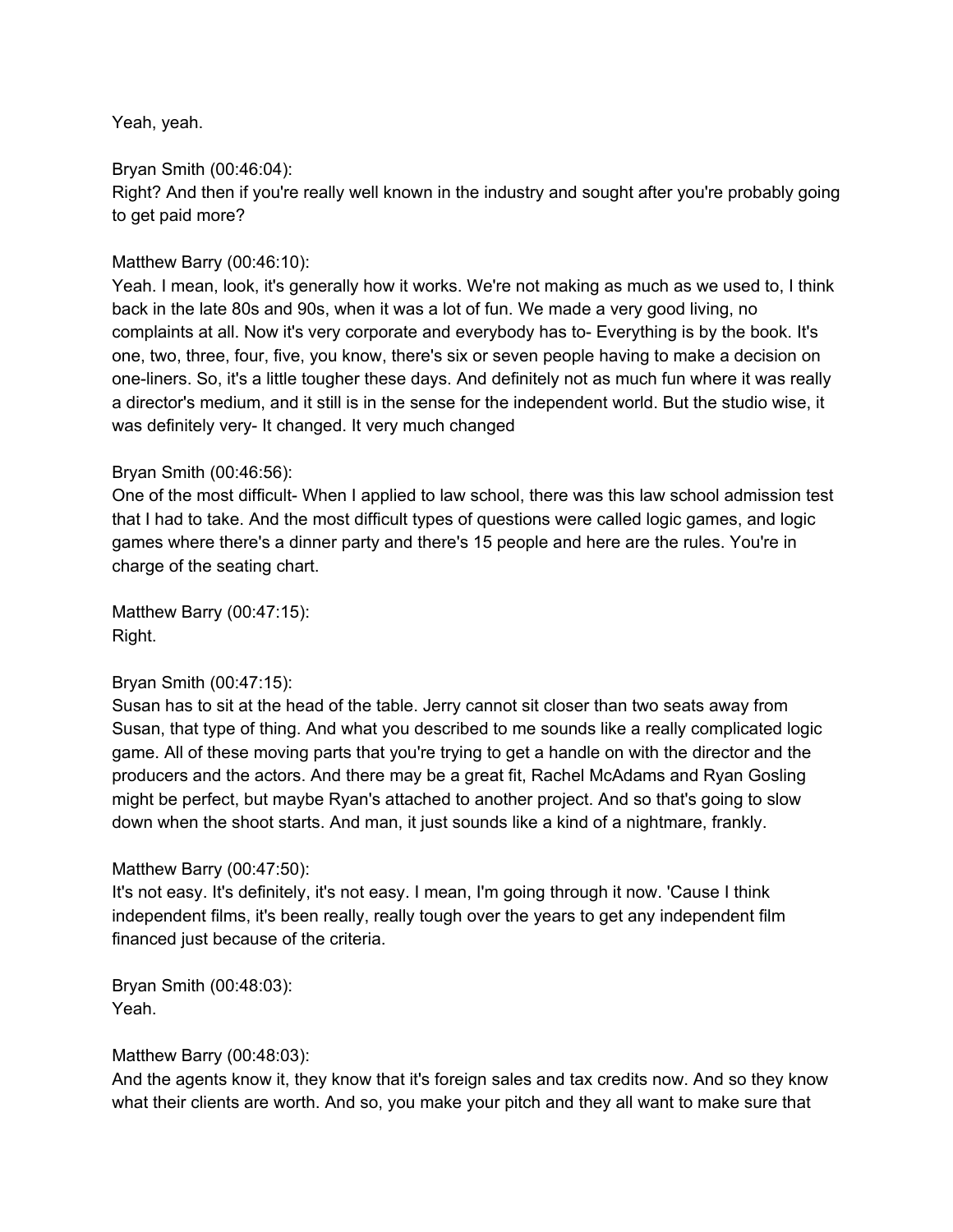their clients are going to get paid and these are not going to fall apart, because, everybody's doing pretty much the same thing and saying, "Well, I've got this great film and yes, I've got the financing. I've got the financing." But in reality, you don't have the financing until the star kicks in. So it's kind of this roundabout catch 22 that you're always dealing with and very, very frustrating. And it's difficult to get anything made. But I think nowadays, if you can find a film where you can make for half a million to a million dollars, you're going to be golden. So, you're going to start to see a lot of road pictures pretty soon. You're gonna see easy rider again, good old motorcycle movies, you know?

## Bryan Smith (00:48:56):

So what are- When I look at your filmography, I noticed kind of a lot of what I noticed about Nick's filmography, because you work together a lot with him. One thing that struck me is the new talent that emerges from these films like Alpha Dog and The Notebook. What did you see in Amanda Seyfried and Justin Timberlake, Emile Hirsch, Ben Foster. I mean, Ben Foster is one of those guys that, every movie I see him in, he just blows me away with his intensity. And also, he doesn't have to be intense in every movie, but there's, he's just this effortless guy. But what did you see in these actors that led to casting them? And now they're just huge stars.

# Matthew Barry (00:49:41):

Foster, I had my eye on since he was 18-years-old. And I have a picture, which I show my students, I have a whole collection of first pictures and resumes, and I had Ben's first picture and resume and he'd come off of a Barry Levinson film as well. And I had him come in and meet me, and he was just so incredibly smart. And he looked at my refrigerator and he was like, "You got any beer in there?" I was like, "I sure do." And he goes, "Can I have one?" And so we just literally sat on the floor, drank a beer, and just shot the shit. And I was like, "I fucking love this kid." And so when Alpha Dog came around a few years later, he's the very first actor I brought to Nick, and Nick didn't know he was. I said, "You've gotta meet this kid." And so Nick came in. Nick generally doesn't read anybody, he just likes meeting actors.

# Matthew Barry (00:50:24):

And he said his criteria with me is, only bring me three actors because I want to hire them all. And everybody thinks their client got the role, because they have such a great time with Nick that I have to go, "No, no, that's just how Nick is. He didn't get the role. We're just meeting people. Tell them to hold on." But with Ben, Ben came in and sat down with Nick and was exactly how I expected Ben to be, just incredibly bright, smart, terrific. And Nick said, "So which role you like?" Thinking that he wanted to play Jesse James Hollywood, the lead. And he goes, "I like this role." And Nick perked up and went, "Really? Tell me why." You said, "'Cause I think I can do a lot with this role. This is the kind of role that I want to play." And proceeded to tell Nick everything about him. And literally Nick said, "Role's yours". And Fred looked him as like, "Really?" He was like, "Yeah, role is yours. It's yours."

Bryan Smith (00:51:18): Wow.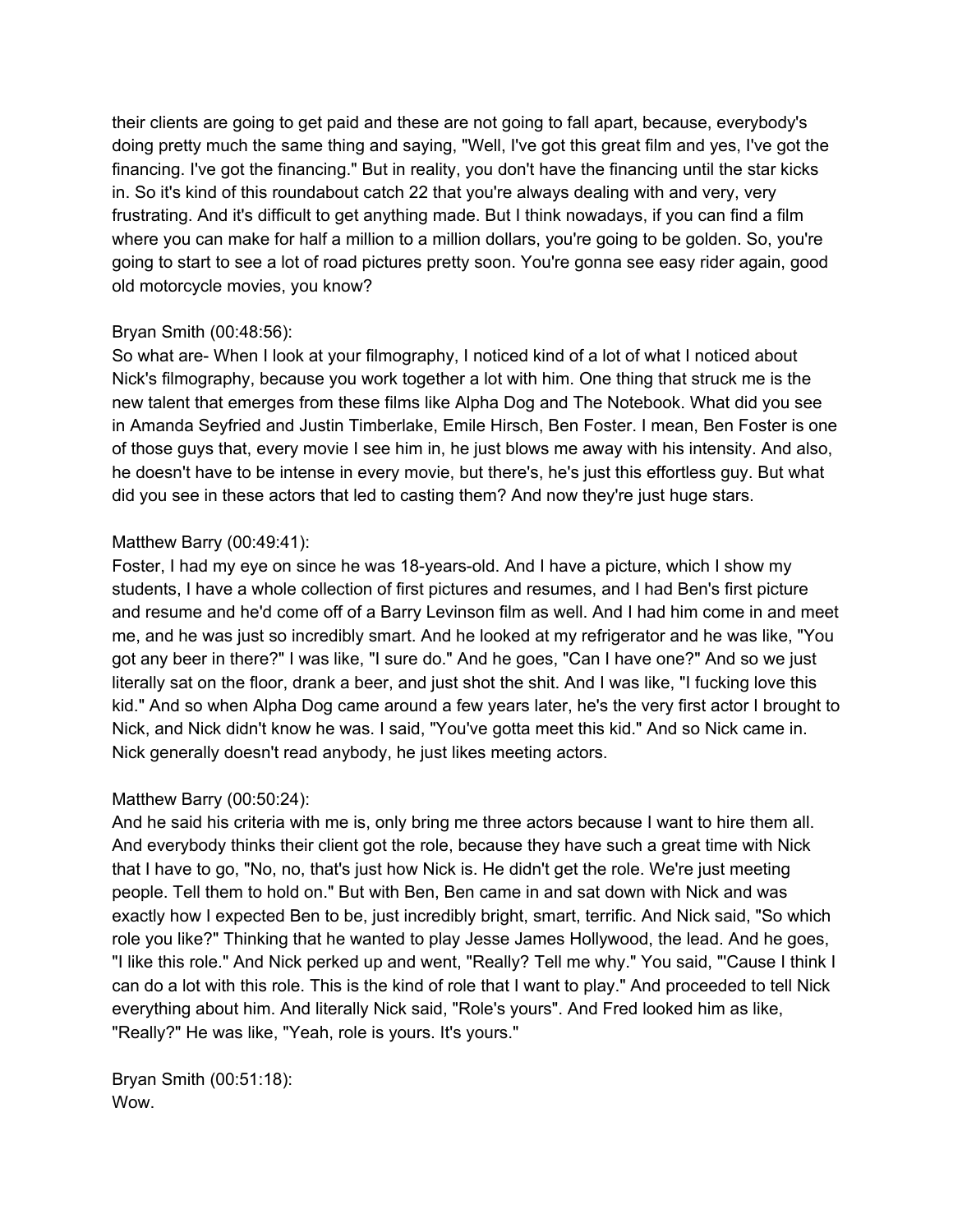## Matthew Barry (00:51:19):

And so that was the first one Amanda- Which is there's a funny story, Amanda, her agent was a gal by the name of Abby Bluestone, and we went to high school together in New York. And Abby was like my only friend in high school, because we went to the professional children's school, because we were all professionals. And Abby called me and she goes, "You gotta meet this girl. You got to meet this girl." I said, "Okay, you know, I'll do anything for Abby." So this girl, Amanda, walks in, I had never met her. Nick had never met her. She sits down and proceeds to cry and she was 17-years-old. And she was like, "I don't want to do your movie. I just want to go home. I just, I just miss my family." And she was like crying the entire, she literally cried the entire time.

Bryan Smith (00:52:05): For real, like a real cry?

## Matthew Barry (00:52:07):

For real. She was like, "Please don't hire me. I don't want to be in your movie. I just want to go home." And so, of course, Nick looking at decided to torture her and kept her there for an hour. And she was just so lovely and vulnerable. And so we just had to find something in the movie for her.

Bryan Smith (00:52:25): How can you not work with her after that?

## Matthew Barry (00:52:26):

How can you not? And he was just like, "So there's nudity in this movie. You have a problem with that, I don't care. I don't get it." She was 17 at the time, she was just gonna be 18 by the time she was shooting. And so we immediately were like, I was like, "Abby, she's in the movie." Just let her know she's in the movie. So, she went home, got to see her family, and then of course she got really excited. And pretty much everybody in that movie became a star. I mean, Amber Heard was in the movie. She just came in and I was just like, she was a tornado. And it was like, you couldn't just the energy. Just her energy was like, "Oh yeah, she's gotta be in the movie."

# Matthew Barry (00:53:00):

Emile was interesting, because it was down to Emile and another actor. And this other actor, we had hired Ben, and this other actor came in and they were auditioning together. And literally what happened was, they were doing this intense scene, I think it was one of the intense scenes in the movie. And they literally got into a fist fight in the audition. It turns later that they knew that they knew each other, but I'm like, I'm having to go in and break it up. And Nixon, behind the table laughing his ass off, he was like, "I love the intensity." So, it was literally down to Emile or this other guy. And we went with Emile, 'cause Emile was, he was kind of this good looking kind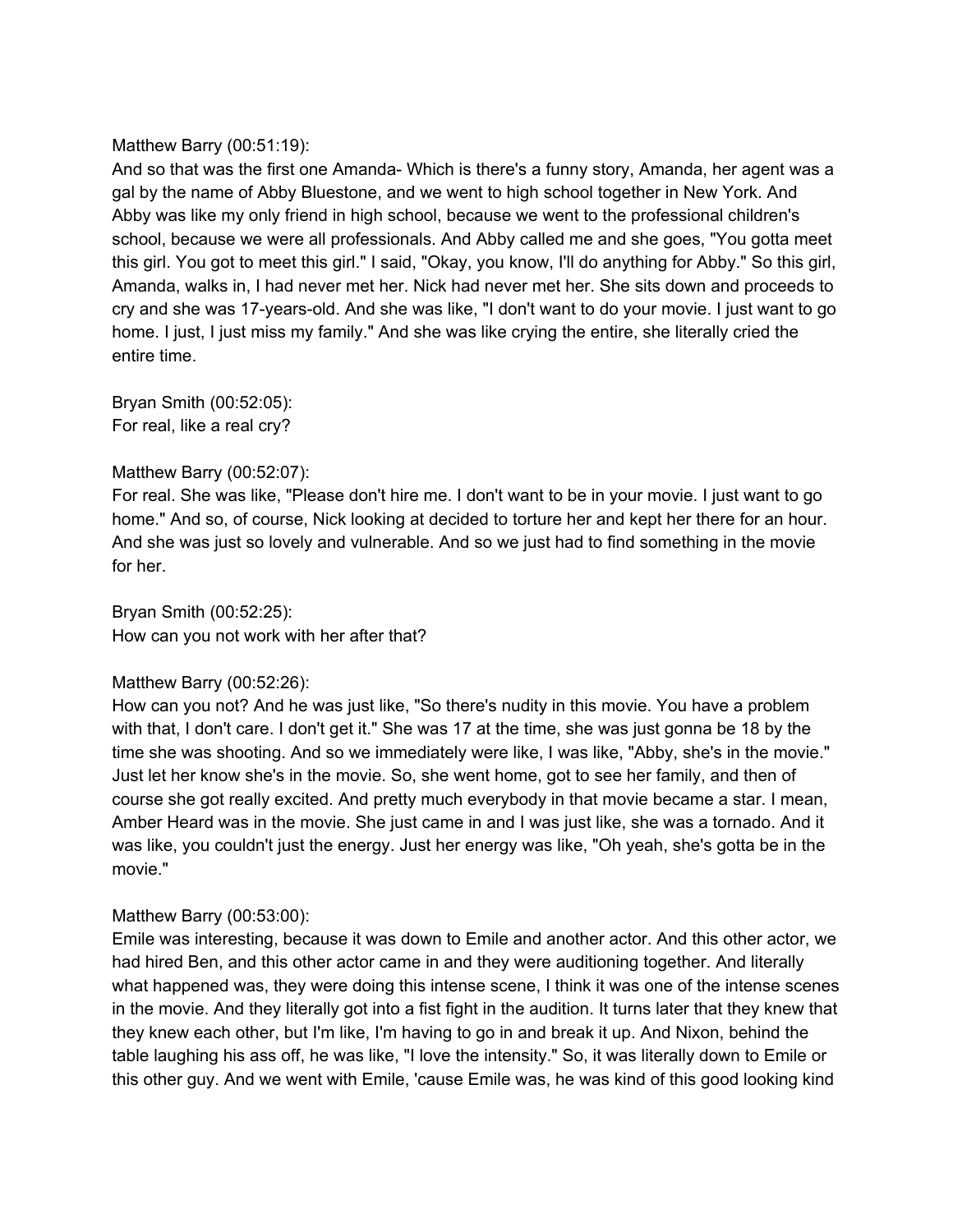of punky... he fit the part a little better than this other actor who's probably a little bit of a better actor, but Emile was kind of softer. So you knew he would kind of fold a little bit as his character.

### Matthew Barry (00:53:53):

Olivia Wilde was another one who nobody really knew. And what happened with Olivia was, she came in and she was just wild and open and didn't give a shit about anything. And what happened was, is that we brought back three girls for that role. And what we didn't tell them was we had hired all the guys and we brought all the guys in and they had them sit behind the table and the girls came in, and all Nick told the guys to do is to give her shit. Olivia walks in and the first thing she said was like... She made some comment about one of the guys, like having a small penis and-

Bryan Smith (00:54:30): She gave it right back.

#### Matthew Barry (00:54:32):

She gave it right back. And it just kept going on and on and on, the guys were like hooting and hollering and they were like, "She's in." 'Cause she was one of the guys.

Bryan Smith (00:54:40): Yeah.

## Matthew Barry (00:54:40):

And so, Timberlake we had wanted, we had met Justin on a previous picture that didn't go and we loved Timberlake. And Nick had suggested Justin early on. And I said, "Hell yes." I said, "Anybody, who's a musician, let them come in and talk to you about it." And he said, "Can I just make this character fun?" Absolutely. And nobody liked the idea. It was one of those where, "This is the worst idea. This is horrible, you can't act, he's a boy band guy." And we're like, "No, no." We went against everything and he was phenomenal, just phenomenal in the film. And it's one of the casts that I'm incredibly proud of just because everybody, almost everybody on that poster, it just blew up after that, you know? And it just, it really, to this day, makes me incredibly proud to have put that one together. And what a job.

#### Bryan Smith (00:55:33):

I watched it leading up to Nick's interview and I was struck- It was the second or third time that I'd seen the film, maybe more. 'Cause it's one of those movies that you can go back and watch again once a year, and it's still fresh. It still holds up. And it ages well, but one of the things I noticed about the film, the last time I watched it was, it is a real pressure cooker of a movie with all of the intensity from all of these actors. And there's also the subtlety and nuance of the performances, because for instance Emile Hirsch, when he's looking at the intruders in his house and he's watching one of them take a shit on his carpet, and he's just kinda cowering. And you realize this kid is, he's not a bad ass. He's a lot of bark and no bite.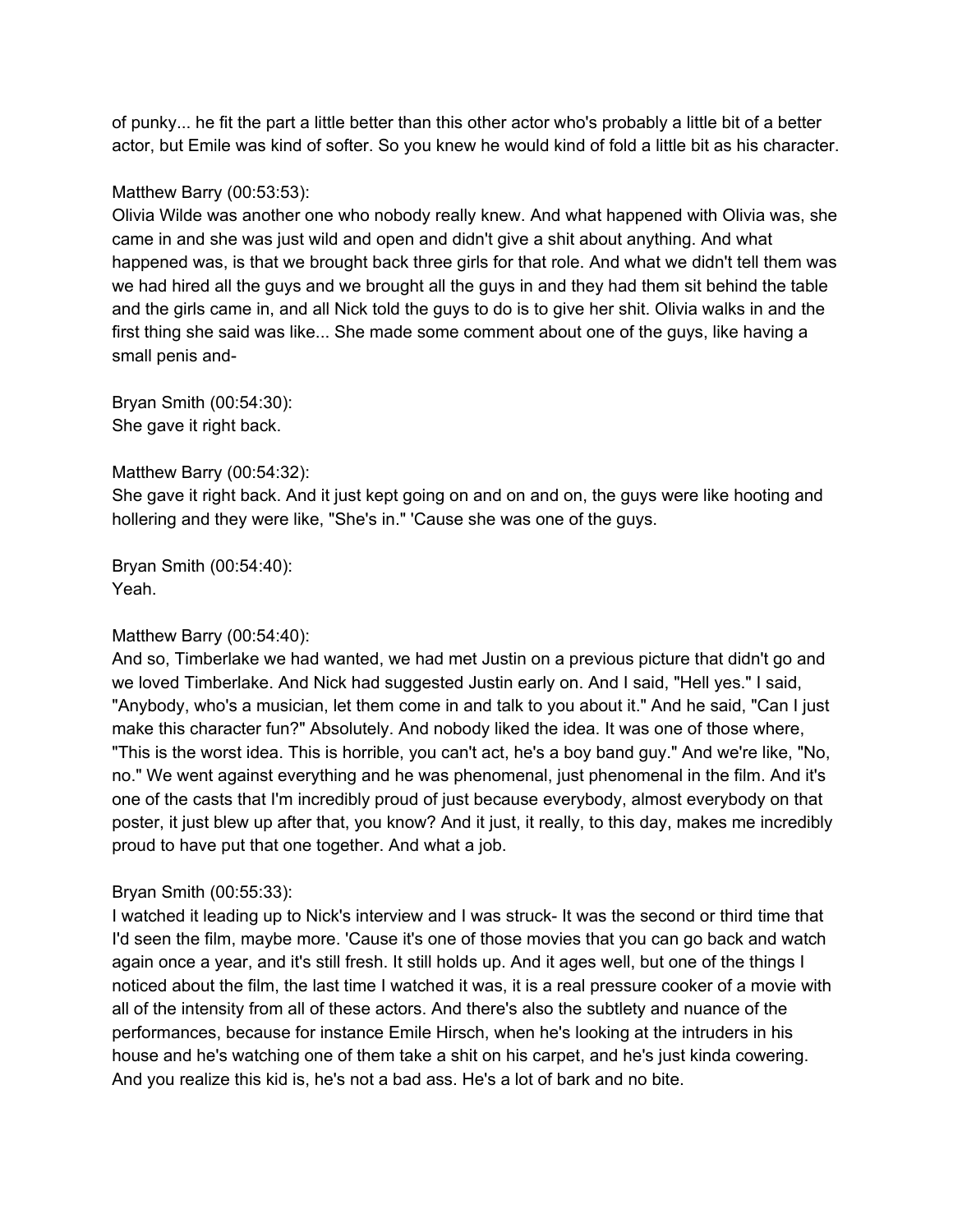Matthew Barry (00:56:23): Right, exactly.

Bryan Smith (00:56:23):

And there were- So he needs these people who will do these acts for him, because he doesn't have the courage to do it.

Matthew Barry (00:56:32): Right.

Bryan Smith (00:56:33):

And it's that type of nuance that I love in these performances. But then it's also like watching a train wreck too, because it's like, you see these two trains coming at each other and you're like, "Oh shit, this is not going to end well." You just know right from the beginning, this is not going to end well.

Matthew Barry (00:56:49): Well, and as an audience too, it's like, you think, "Okay, how is this kid going to get out of it?"

Bryan Smith (00:56:53): Right.

Matthew Barry (00:56:54): And he doesn't, that's the whole thing is that's the shock about to an audience, because you watch these films and you go, "Okay, somebody is going to come by to save the day. Somebody will, somebody will come by."

Bryan Smith (00:57:04): Yeah.

Matthew Barry (00:57:05):

"Something will happen and this kid will be safe." Because you feel for him. And then all of a sudden you just- And when he's shot, it's so freaking heartbreaking, it's heartbreaking. It is. And it just leaves you with this feeling in your gut of like, "Oh my God, this didn't end the way I thought thought it would. How's this gonna play out now?"

# Bryan Smith (00:57:27):

Yeah. And the beautiful thing about it too, is that Nick was able to capture this story, and he just grabs it. It's out there and he grabs it and puts it on paper in a screenplay, right? And he puts this film together in a way that, I don't think you could read this story in a GQ writeup or Vanity Fair or Rolling Stone or something, and it just would not hit the way that it came together through your casting and through Nick's direction. And it's one of the best teenage sort of thriller dramas, I think, of that decade.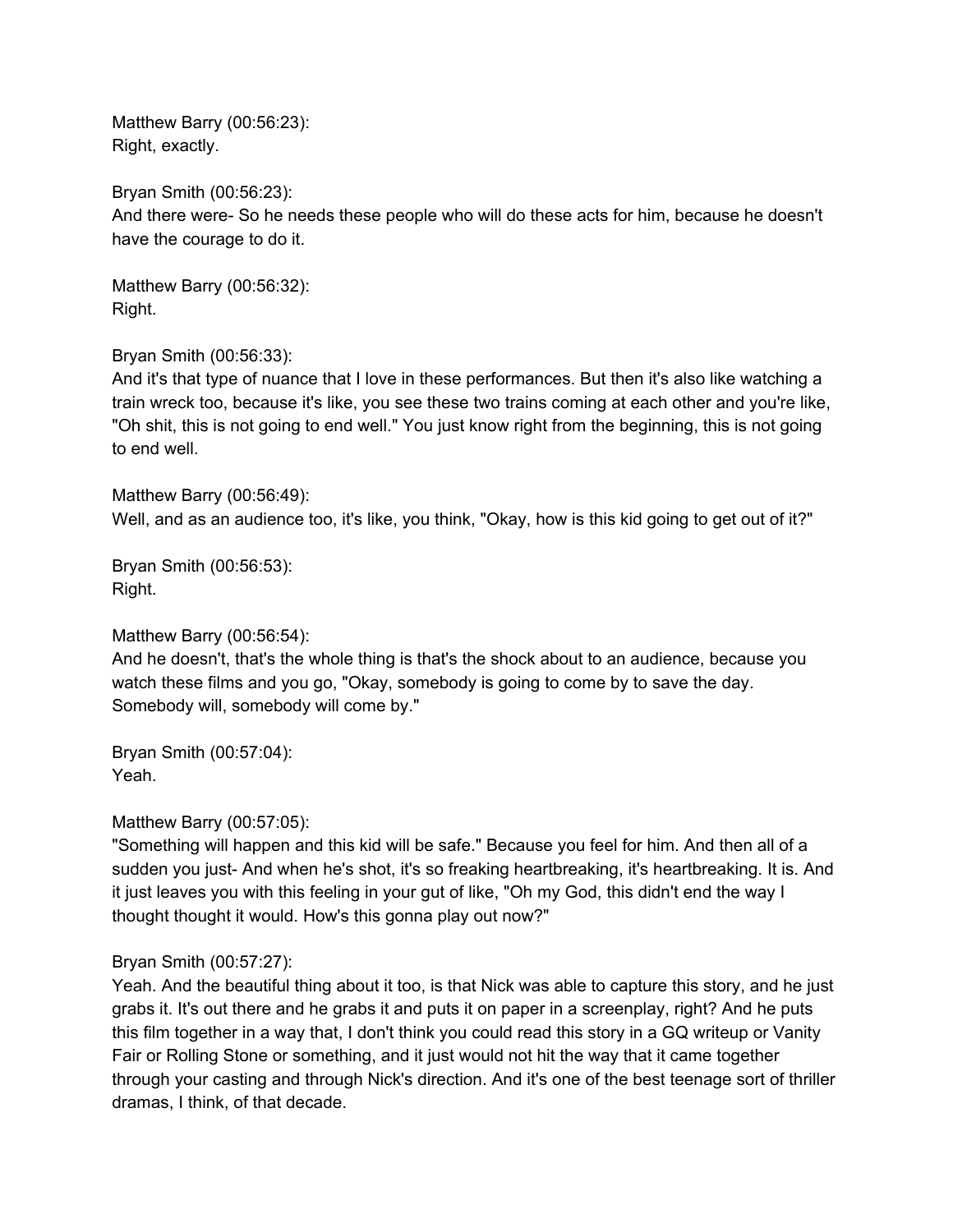### Matthew Barry (00:58:01):

I think it still holds up, too. And anybody who's listening to this, who's young, should really watch that film, because it's kind of, I mean, that was 12, 13 years ago, maybe even longer. But it's still holding up to this day, with the youth, that's- The anger and angst that the youth of today, and the pressures of the youth of today have, and just the lack of parenting.

Bryan Smith (00:58:29): Yeah.

Matthew Barry (00:58:30): And these kids, a lot of them, they weren't poor kids. Some of them were well off.

Bryan Smith (00:58:36): Yeah.

## Matthew Barry (00:58:36):

Most of them were well off, and wow, the decisions you make as a young adult, and if you're a young actor listening to this, it's a film that you should study. Especially all of the characters in the film, it's just an incredible piece for all of the actors. Not just Justin's performance, but Emile's and Ben's, and everybody in the film.

## Bryan Smith (00:59:02):

Yeah. I think it's a good example of the duality of man, showing that every character in that film has the capacity for good and evil, in every scene they have the ability to make a different decision. And it's just almost by chance that they decide to keep going on this path that's going to lead to something horrible happening, but they could just as easily make a different decision, pick up the phone and call the police or something. And then everything would be completely different.

Matthew Barry (00:59:32): Right.

Bryan Smith (00:59:32): But it's a fascinating study in that respect.

## Matthew Barry (00:59:35):

Well, I mean, again, look at what's going on in the world right now. I mean, it's like the decisions, it's that close. I'm a big believer in, we make choices. I don't believe in regrets, because you make choices. If you decide to cheat on your spouse, well, that's your choice. You'll live with that choice. You have to suffer the consequences. What choice are you going to make? Are you gonna make the right choice or the wrong choice? Do we all make choices? Again, as a lawyer, you know as well, we make choices and those choices affect if you wind up in court or not.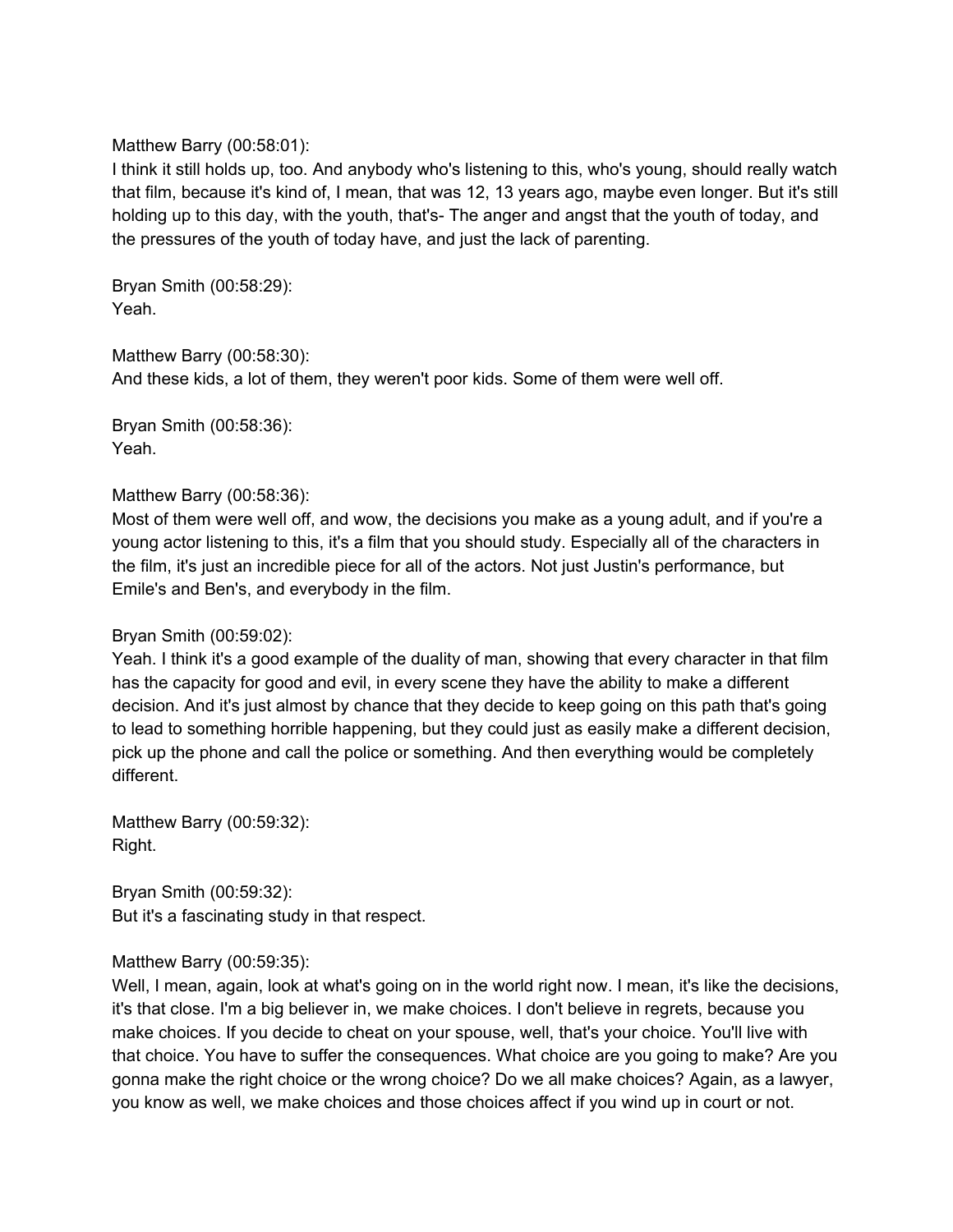Bryan Smith (01:00:11): Right.

Matthew Barry (01:00:11):

So yeah, it's hard. One actor I stupidly failed to mention was the incredible Anton Yelchin, the late great Anton Yelchin who, again, nobody knew except my partner who had seen him in a film. And they were there, I can't remember the other actor, they were trying to push on us to play that role. And Nancy was like, "No, it's gotta be Anton. It's gotta be Anton. It's gotta be Anton." And Anton came in, and I think he was 16 at the time, and he was just so innocent and so beautiful and just, it was like, "Oh yeah, absolutely, absolutely." I give my partner Nancy full credit for that one.

Bryan Smith (01:00:50): So, he passed away?

Matthew Barry (01:00:53):

Yeah. He, unfortunately, he had a driveway that had a steep hill, and he had a Jeep at the top of it and he thought he had put it in park.

Bryan Smith (01:01:01): Ok.

Matthew Barry (01:01:03): And he didn't. And it backed into him and crushed him.

Bryan Smith (01:01:06): I remember now. Yeah. I remember the story.

Matthew Barry (01:01:09):

Yeah, absolutely, incredibly heartbreaking. And just an incredibly talented, I'm getting choked up just thinking about it. And his mom was just such a sweetheart, just a lovely, incredible woman. And to lose him that early, and to lose everything that he had done in his career was just really, really sad.

Bryan Smith (01:01:29): One more casting question.

Matthew Barry (01:01:30): Sure.

Bryan Smith (01:01:30):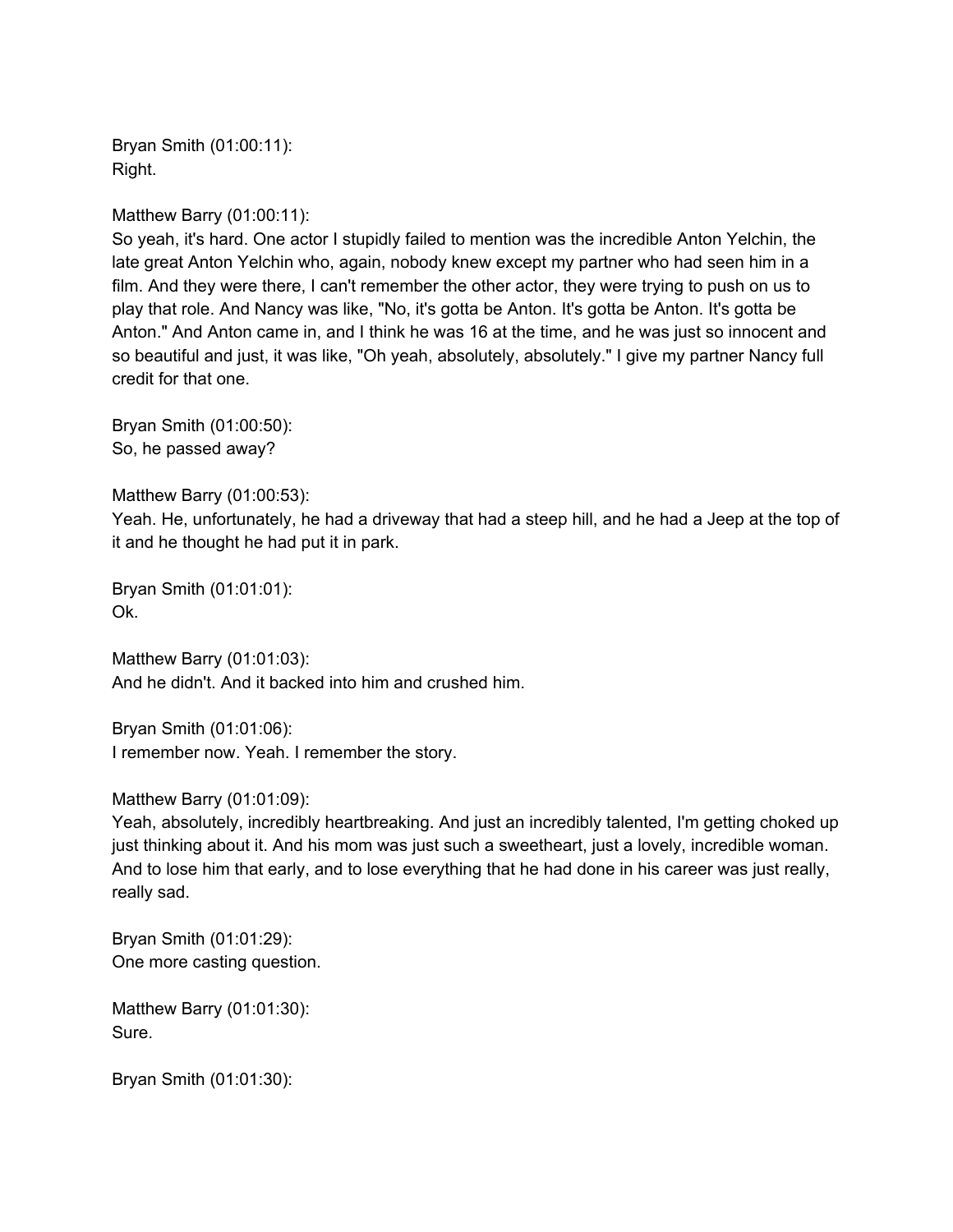Before we move on to your acting classes, the She's So Lovely movie, Nick talked about it, a read or an introduction with John Travolta. And I think Sean Penn was there and there was some drama. I don't know if you heard that interview or not, but with Robin Wright-Penn and Sean, and were you involved in that particular meeting that Nick was referring to, where John Travolta showed up and kind of the stars aligned and he agreed to take on that role?

Matthew Barry (01:02:00):

I was there the day that he said yes, I remember that. I remember that Sean and Robin had come on, and we went after John and he said, yes. And everybody was excited.

Bryan Smith (01:02:11): Yeah.

Matthew Barry (01:02:12):

I don't know what happened afterwards, but I know Sean really was really, really invested in the film and I- That like, after the first day of shooting, they had shot John, and Nick and Sean had some difference of opinions. And so we had to reshot that scene, but I thought they were all terrific. And Gandolfini, the late James, great Jimmy Gandolfini.

Bryan Smith (01:02:33): Yeah. What a great actor.

Matthew Barry (01:02:35): Oh, he was so great in that. And yeah.

Bryan Smith (01:02:38): Was that one is one of his first films?

# Matthew Barry (01:02:40):

That was one of his, I actually, I put James- Okay, here's a funny story, and I hope Nick is not listening to this, 'cause he's not going to like what I have to say, but I may have told him this, I may not have, but I'm going to kind of out myself here. So, I was doing a film when I was working with Vicky called Money for Nothing with John Cusack. And we were looking for John's brother in the film, and we met this guy who was working, he was working as a dock worker, I think, in Pittsburgh. And he came in and was just incredible. And Nick had come in Los Angeles. Of course, Nick was one of my best friends and it was down to Nick and James Gandolfini to play Cusack's brother. And we watched the tapes, watched the tapes. And the director said, asked everybody's opinions and said, "Matt, what do you think?" And I went, "Gandolfini." I had to vote against my, one of my best friends. But I thought Gandolfini was better for the better for the role.

Bryan Smith (01:03:33):

Oh yeah. I think he'll forgive you, because it was Gandolfini. If it was anybody else, maybe not.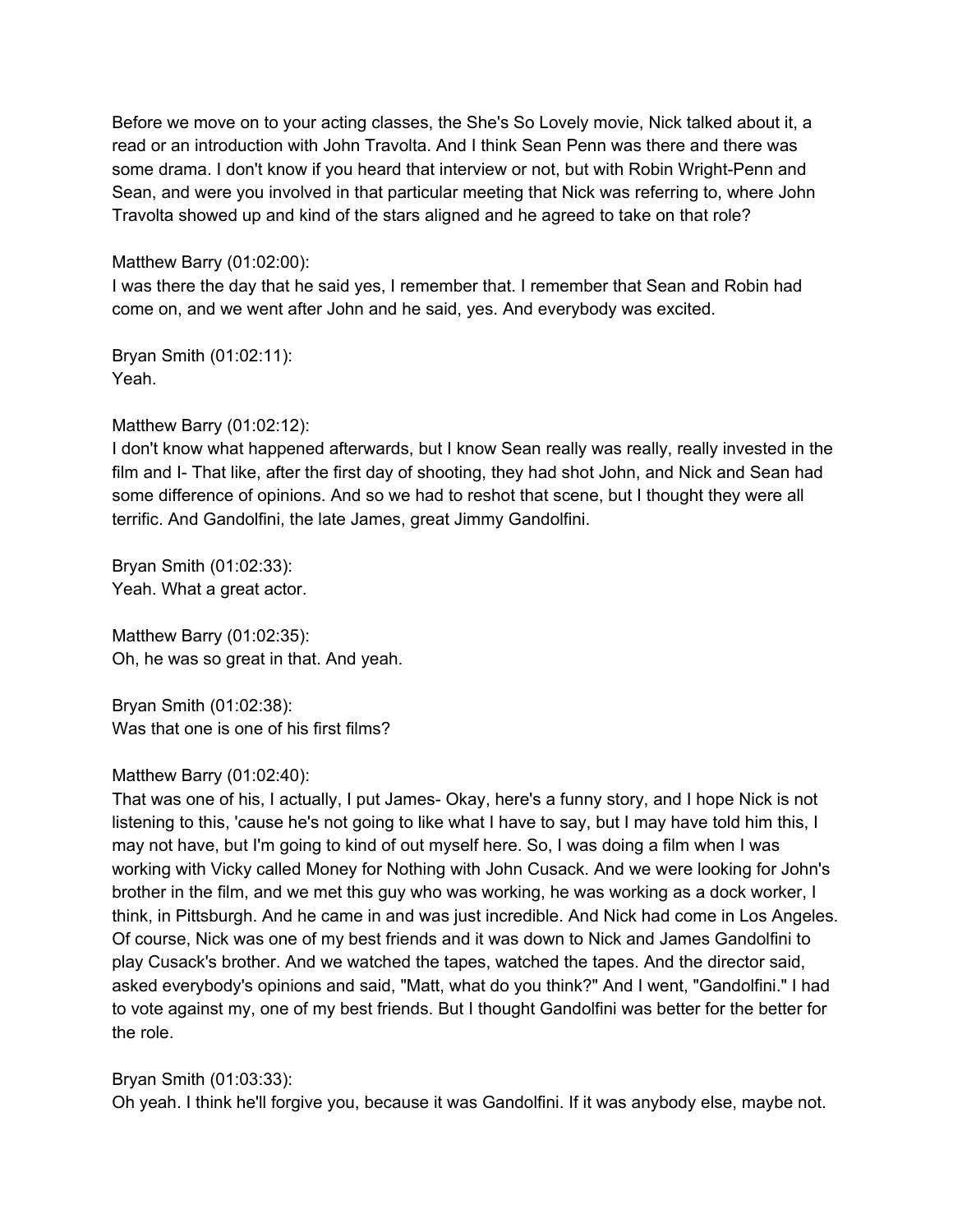## Matthew Barry (01:03:38):

I'll give you one last Gandolfini story. I know you're pressed for time, but one last Gandolfini story. So, I'm doing a film called Crimson Tide, and we're looking for this- One of his characters. Can't find it, can't find it, can't find it, can't find it, can't find it. Well, he wanted a- Tony Scott had wanted Gandolfini, 'cause he had done True Romance with Gandolfini, but Gandolfini wasn't available. So, couldn't find it, couldn't find it, couldn't find it. We're close to filming, close to filming. At the last minute, the schedule changes. And I look at the schedule and I call his agent and I said, "Wait, is Gandolfini going to be available?" And he called me back and he said, "Well, he's shooting a film in France, but his last day is your first day of filming." So I said, "Can we make it work?"

## Matthew Barry (01:04:18):

And of course, Gandolfini wanted to work with Tony Scott, he wanted to be in this film with Denzel. And so it works out. So Gandolfini flies in, literally sleeps in his trailer on the set, first day of set, very first day of filming. And we're on this thing called a gimbal. And a gimbal is basically a set that's on these gigantic hydraulics, 'cause we're in a submarine. And so they need to move the submarine for the angles and the cameras are off. They have to push the entire set away so they can move this gigantic set, so they can go on an angle. And so all it is is the actors. And then the camera crew was on the other side of the gimbal. And so, the very first scene is a confrontation scene between Denzel's character and Gandolfini's character. And so, we rehearse it where Gandolfini puts his hand on Denzel and Denzel slaps it away, and everybody draws their guns and cut. That's the first take. And action. Again, Gandolfini grabs Denzel, Denzel hits him, Gandolfini doesn't let go. Denzel hits him again. Gandolfini doesn't let go.

Bryan Smith (01:05:22): { laughing } Oh no!

Matthew Barry (01:05:24): They start to tussle. They start to duck tussle. Gandolfini punches Denzel.

Bryan Smith (01:05:29): Oh my God.

## Matthew Barry (01:05:31):

Well, since we're on at this angle, this gimbal, they start going out of frame, out of camera. And us as actors, I was actually on the set at the time, I drove the submarine. Were going, "What the hell? What the hell is-?" And everybody starts going, "Hey, hey, hey, hey, hey, hey!" They start tussling. They're trying to get the gimbal back up to regular so we can- Denzel is furious. And of course, since I worked on the film casting it, I was working with Vicky at the time. I was like, "Oh my God, we don't have a backup. Please, don't fire him. Please, don't fire him." And Denzel was hot. And this is, again, this is the first day and Bruckheimer's there and Tony Scott's there. And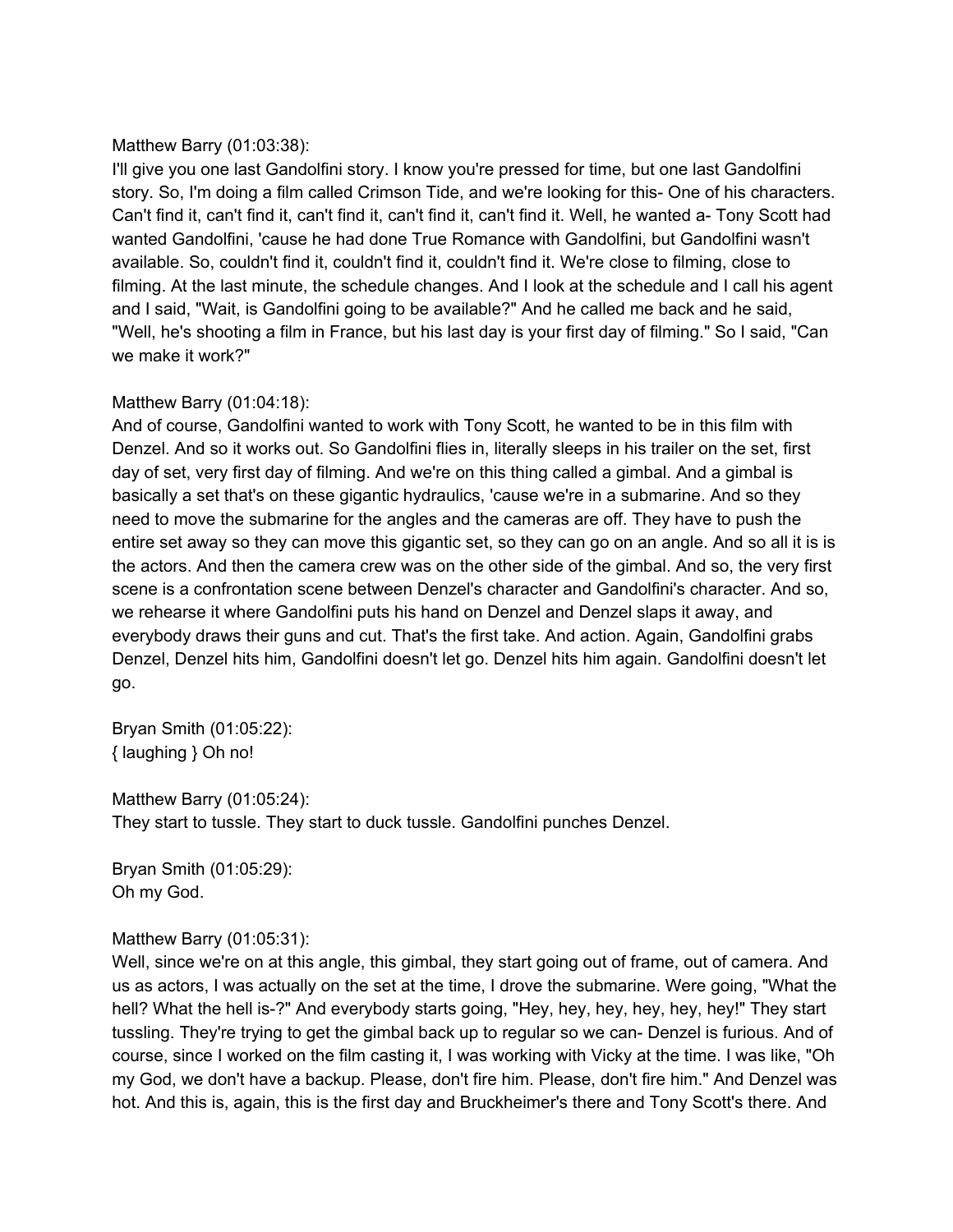so about an hour later, Gandolfini comes back and apologizes. He said, "Look, I'm a method actor. I just, I haven't had time to really get into the character. And I just, I just went- I apologize." And so, of course ,everything was cleared up, but it was like, Oh my God, the first day of filming.

Bryan Smith (01:06:24): Yeah. And Denzel was big at that time.

Matthew Barry (01:06:27): He was huge, yeah. Yeah, it was a big hit too.

# Bryan Smith (01:06:30):

Well. So, I'd like to ask you about your acting classes and Matthew Barry teaches, because I've looked at your website and I am just so impressed with the talent that comes out of your class. And how loyal, talking about loyalty, how loyal they are to you to give you those types of accolades on your website. When did you start teaching acting?

# Matthew Barry (01:06:53):

It was about nine years age. Somebody, a friend of mine in San Francisco, said, "Hey, what do you think about coming up here and teaching a class?" And this was probably the height of my career. And I was like, "Yeah, okay. I've never done it before, but sure. Why not?" So, I went up there and loved it and realized that I was good at it. And again, growing up in New York, I had worked with Lee Strasberg at the actor studio. And I didn't get along with Lee very well, 'cause I didn't really like his methods at the time. And I did study as well at HB Studios with a variety of teachers, including the great [unintelligable]. So, I had kind of a vast education on theories, techniques.

# Matthew Barry (01:07:33):

And basically I decided I'm not going to enforce my technique on them. I want actors to be organic and I want to try- I can definitely get the best out of every actor. And so I quickly realized, "Hey, this is a lot of fun." And it kind of grew and grew and grew. And everybody kept asking me, "Hey, will you- Can I work with you? Can I work with you?" And it was just like, "Oh my God, okay. I just, I don't have the time." And then as the years went by, I found myself enjoying it more and more and more, and helping actors live their dreams. And as the business changed, I found that I was enjoying educating and teaching actors. I love actors and it really-Being an actor and making the mistakes that I made, I can help actors to not make those mistakes, to be professional and to teach them all about being a professional; putting your ego aside and just doing the work.

# Matthew Barry (01:08:26):

And the advantage I had over a lot of other teachers was, I was a successful actor and I was a successful casting director. So, I know what I'm doing. And so, I took that knowledge and impart that onto my students, who obviously have an advantage over your traditional acting studios,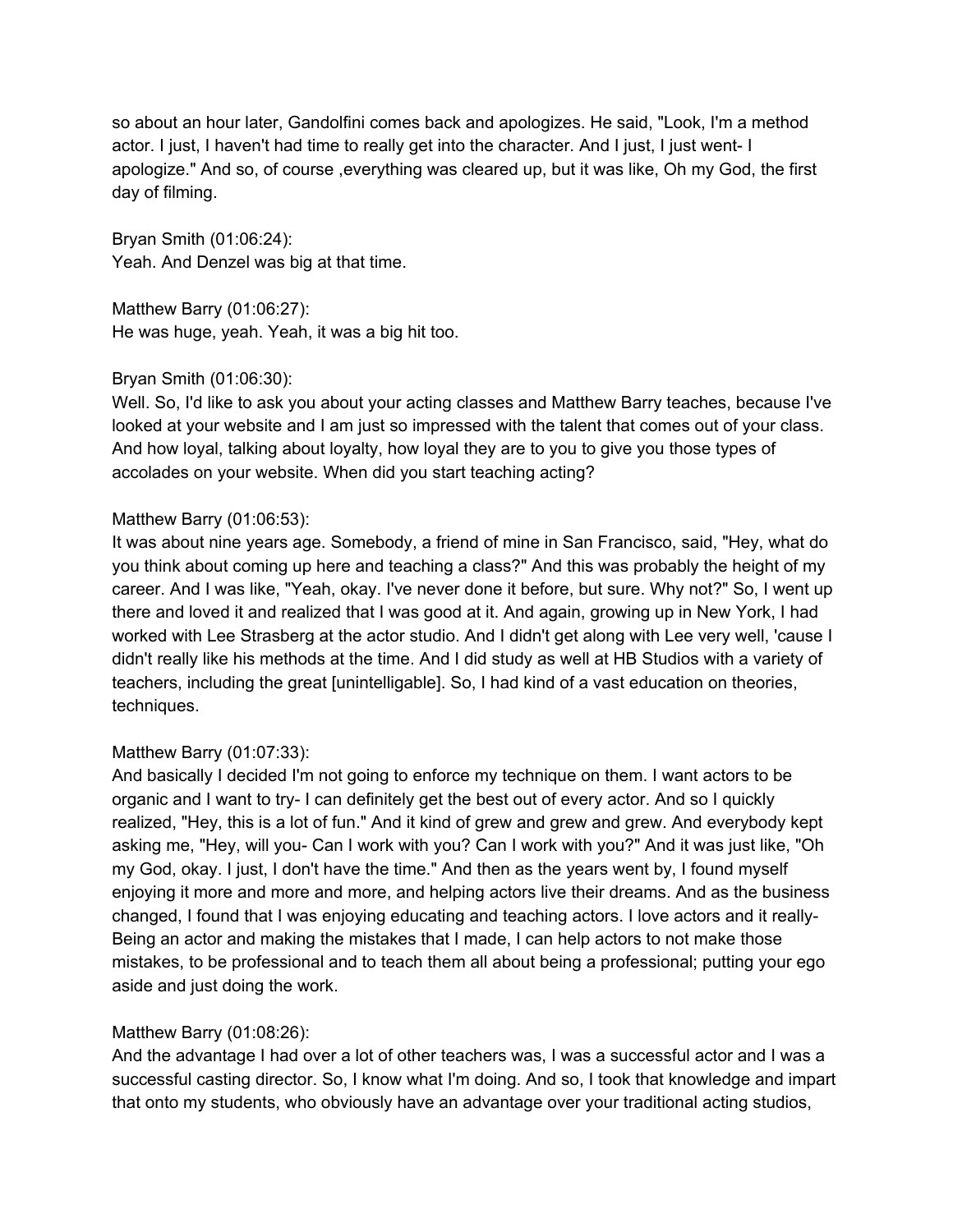where I know how to work the camera. I know how- I know what a great audition is like. I know how to work. There's a big difference between stage acting, acting, and auditioning, but a lot of people don't know the difference. And so I teach them the difference, especially when it comes to camera work and especially being on the other side. I wish that I had known half the things I knew as an actor that I do in casting. I probably would have booked a lot more jobs, like not using props, for example, with- All the things that can cost you a job.

## Matthew Barry (01:09:16):

There are so many ways, so many things that will cost you a job that I try and eliminate them all, so that the director focuses on you and your talent. And so, that's another way- My job is to get the best out of you. Whether it's a baseball coach or a football coach, their job is to get the most out of your athletic ability. Well, my job is to get the most out of your emotional ability. And so I'll push you, I'll push you, I'll push you until you are just so comfortable that you can do anything. And that is incredibly rewarding for me. Not only that, but it's so rewarding for me to help people achieve their dreams. We all have dreams. We all have goals in life. And if I can be a part of that, it's so rewarding.

## Matthew Barry (01:10:06):

It's a great feeling, like when I'm working on a film and you cast a perfect cast, it's rewarding. It's a great feeling. It's, when my students book and they tell me they've booked, it's a great feeling. When they're booking TV series, when they're going on to have great careers, it's a great feeling. And so I continue to do it. And I opened this wonderful studio I have here in Sherman Oaks. And I have nice, comfortable leather chairs and good seating, and good food and snacks, and a nice environment for the actor to kind of nurture. 'Cause actors are, can be, a very, very fragile group. And my job is to give them that confidence to go out there.

## Matthew Barry (01:10:44):

Auditioning sucks. Doing casting for 28 years, it's horrible. It's nerve wracking, being in front of somebody and saying, "Please, I know you're judging me, but please, can you just give me a shot?" And it's like, "No, just go." Just to try and impart on the actor to, no, just go in and not give a crap. We want you, we want to see you, we want your personality. Come in and just be you. That's what gets you the job, that and talent, of course.

Bryan Smith (01:11:12): Yeah.

# Matthew Barry (01:11:12):

But just, it's nice to see when it's not phony, when it's not nerves. Of course, it's going to be, you're going to be nervous. It's nerve wracking. So, I try and teach everybody how not to be nervous just to go in, do your thing, and the rest is complete- It's out of your hands. You never, you don't know what goes on behind the doors. I remember when I was an actor, I went and there was a TV series, we all wanted to do called The Hill Street Blues.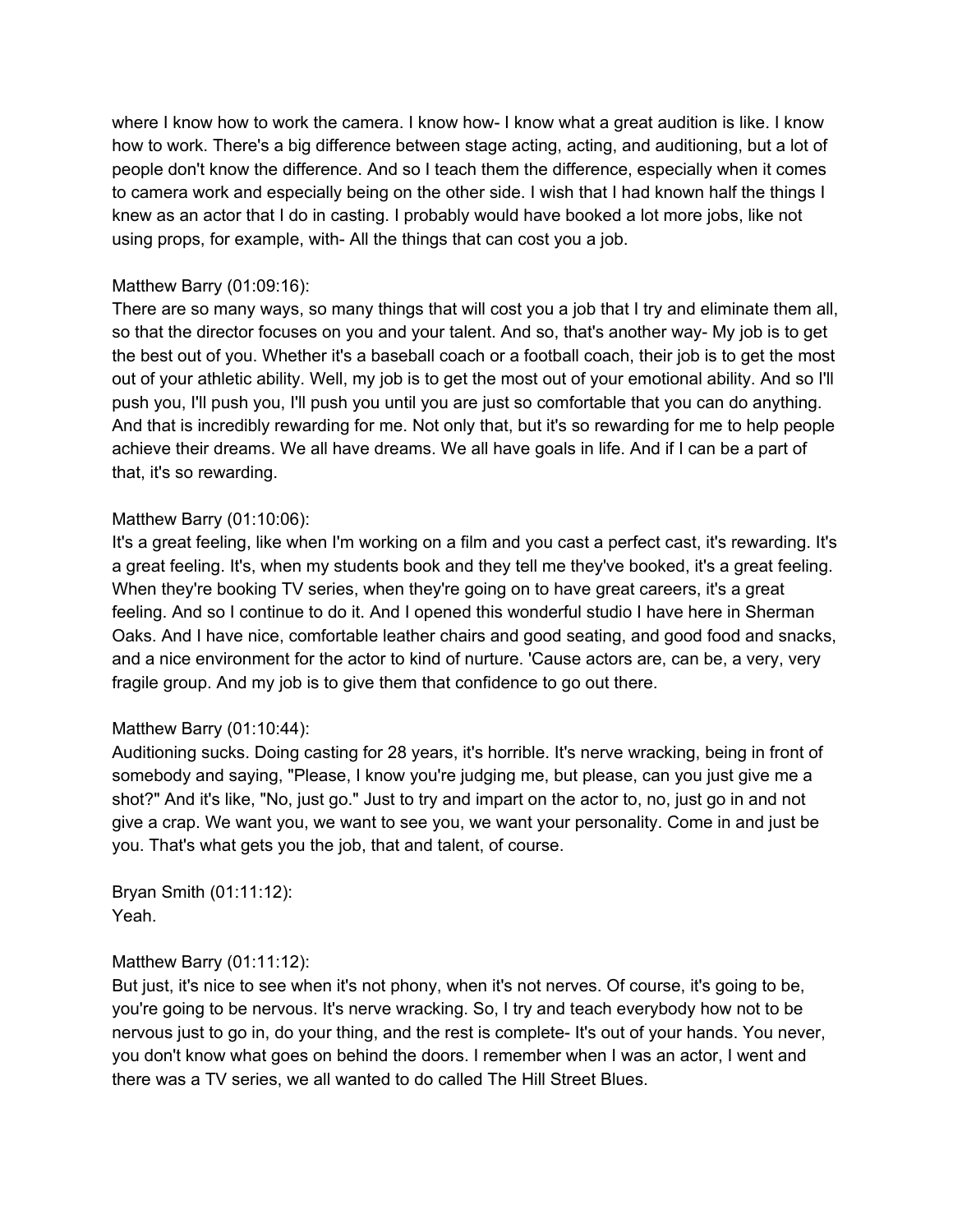Bryan Smith (01:11:39): I remember it well.

Matthew Barry (01:11:40):

And I went in all the time, and the casting directors loved me. And I went in and this there's one role, worked on it all weekend, went in and just crushed it. I was like, "This job is mine. Nobody's better for this role, it's mine." And I'm waiting for the phone. I'm like, "Is my phone working?" And I'm checking this, I'm checking to see why hasn't my agent called? I call my agent, "Have you heard anything?" I didn't get the job. Why? About six weeks later, the show comes on the air. I go, "Okay. Who got the job? Who got- Who was better than me?" And I watched it, and okay, here it comes, I know the script here comes the scene. Oh, it's Forest Whitaker. You know, if I had my choice between hiring Forest Whitaker or Matt Berry, I'm hiring Forest Whitaker, you know?

Bryan Smith (01:12:23): Right.

Matthew Barry (01:12:24):

So, as an actor, I try and impart that. It's like, you don't know what goes on behind closed doors. Another film, I went back three times for this TV movie, I was fantastic. Director loved me, producer loved me, phenomenal, phenomenal role. The role was mine. I didn't get it! And so film comes out, it comes a year later or so. Who got my role? Who got my- Oh, Jim Carrey got my role.

Bryan Smith (01:12:51): { laughs } Okay.

Matthew Barry (01:12:52): And Jim was great. And I went, "Oh, that- The funny guy? This guy got-" Well, and I gotta hand it to him. He was better than me.

Bryan Smith (01:13:01): Yeah.

Matthew Barry (01:13:01): He was more right for the role than me, you know, I get it.

Bryan Smith (01:13:05): Well, I saw an interview with an Austrian actor by the name of Christoph Waltz.

Matthew Barry (01:13:09): Yeah.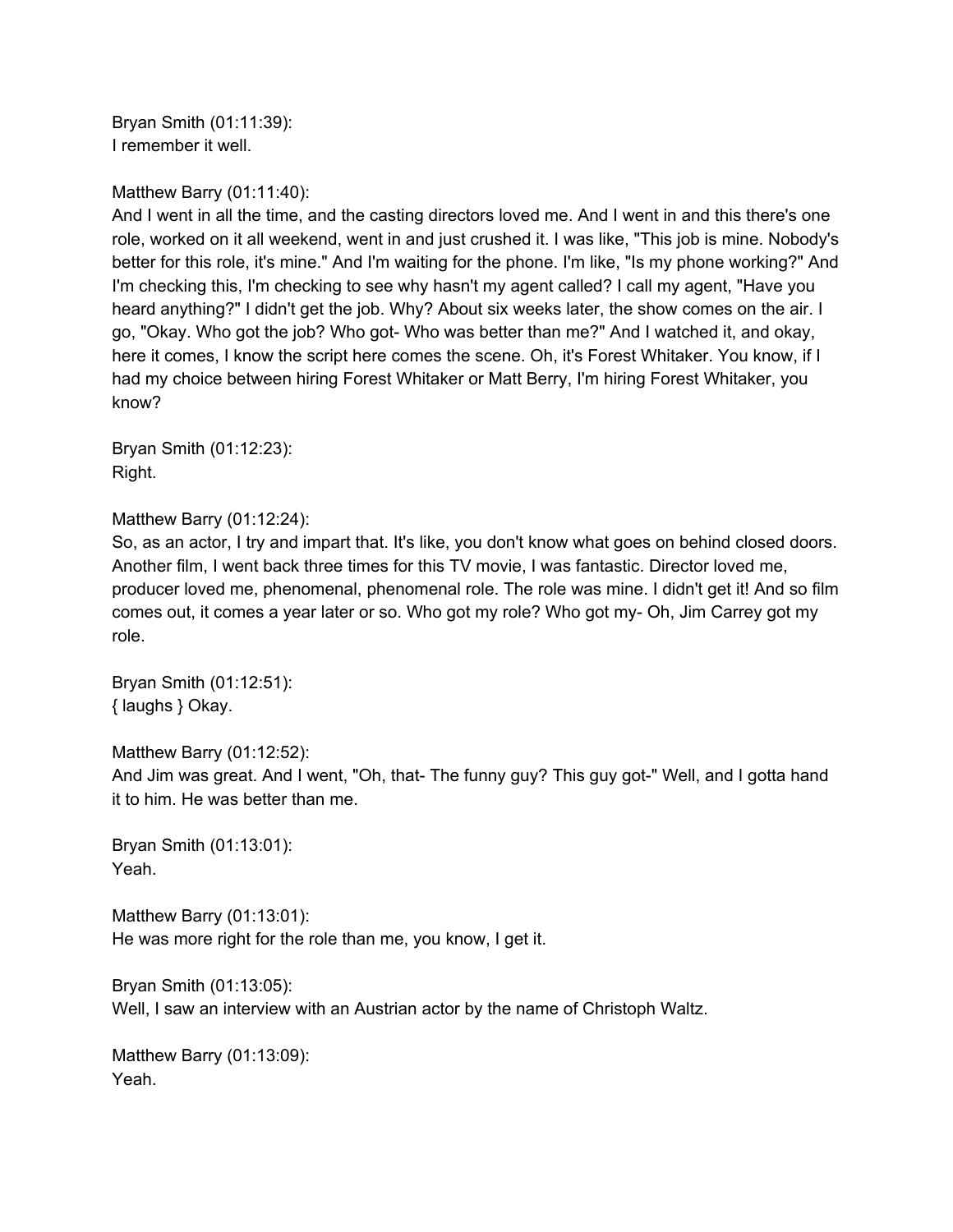Bryan Smith (01:13:11):

From Inglorious Basterds. And it was just last night, I was watching this. He was on Jerry Seinfeld's Comedians in Cars Getting Coffee.

Matthew Barry (01:13:18): Yeah, I saw that. I watched that.

Bryan Smith (01:13:19): But he said, "If you put a great actor in the wrong role, you're going to get a bad performance."

Matthew Barry (01:13:26): Yep.

Bryan Smith (01:13:27):

And I think that reminds me of what you're talking about, which is these producers, these directors, these casting directors are probably looking for, not just great actors, but the right actor for this particular role. And you can never know that as an actor. So, you can't take it too personally, it sounds like.

Matthew Barry (01:13:45):

You can't. I mean it's, as a producer, I'm offered up actors all the time and it's so tempting, because I know I'll get the project made, but it's wrong.

Bryan Smith (01:13:55): Right.

## Matthew Barry (01:13:55):

It's not right. I'm putting an actor in a role that I feel he can't handle, it isn't right, or the audiences isn't going to believe. Now I'm all for, yes, can Will Ferrell do drama? Yes. But it's gotta be the right drama. Can a comedian, can Jim Carey do drama as well? Yes, if it's the right role. Can a dramatic actor do comedy? Eh... not so much. I've had that experience where they go, "Oh, he can be funny. He is funny." But you know, sometimes it works like, The Other Woman, Nikolaj Coster-Waldau.

Bryan Smith (01:14:29): Yep.

Matthew Barry (01:14:29):

Nobody ever thought he was funny, but we knew he was funny. And we showed the studio he was funny. And guess what? He was funny.

Bryan Smith (01:14:36): He was.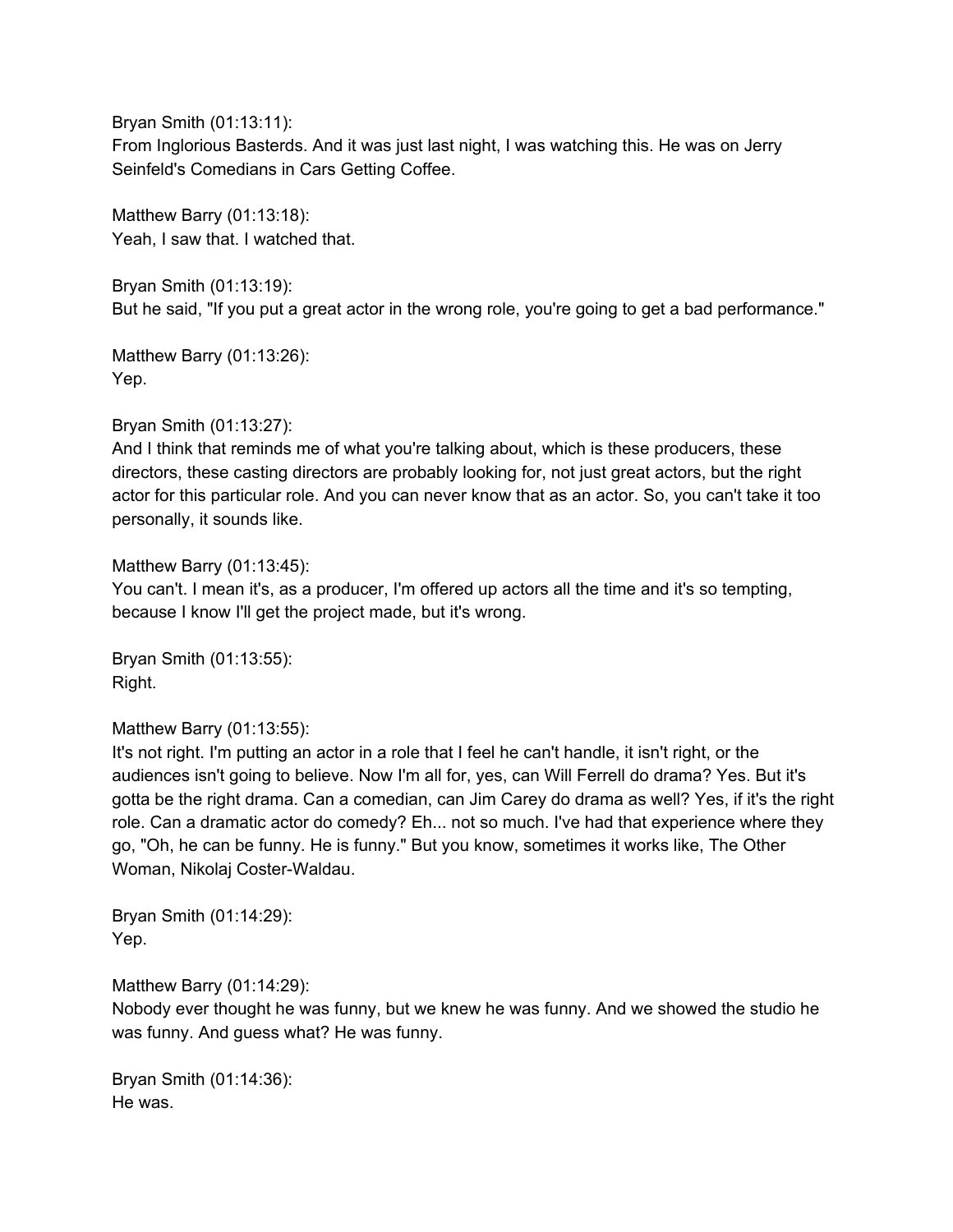Matthew Barry (01:14:37): So, it's gotta be right. And sometimes you gotta convince people that they're right for the job.

Bryan Smith (01:14:44):

Well, Matthew, it's been great talking to you. Can you let our listeners know where they can find you on social media and the web?

Matthew Barry (01:14:51): The website is www- Do we still have to say that now? Www?

Bryan Smith (01:14:56): No, I don't think so.

Matthew Barry (01:14:58):

matthewbarryteaches.com. That's with two T's, M-A-T-T-H-E-W, matthewbarryteaches.com. A lot of information. Anybody can reach out to me. I answer every question from anybody: agents, managers, anything that actors have. It might take me a day or two to get back to you, but I will answer everything. I'm on all of this social media, I'm on Facebook. Twitter is bigmouthbarry, 'cause I'm a big hockey fan, and I have a big mouth when it comes to hockey. So-

Bryan Smith (01:15:28): Nice.

Matthew Barry (01:15:29):

-bigmouthbarry is my Twitter handle. But the rest is Matthew Berry or Matthew Barry teaches on Instagram. I'm not on tik-tok yet, but I guess I have to get on there.

Bryan Smith (01:15:40): Oh, another one, yeah. You gotta figure that one out.

Matthew Barry (01:15:41):

It's all the kids, we're getting old, man. We're getting old, I can't keep up.

Bryan Smith (01:15:48):

Yeah, well, it's been a real pleasure talking to you, Matthew. Thanks for sharing your story about your life.

Matthew Barry (01:15:52):

Thank you. Well, thank you for doing this. It's wonderful that- And thank you everybody for listening, for taking the time to sit through everything that you have to offer.

Bryan Smith (01:16:01):